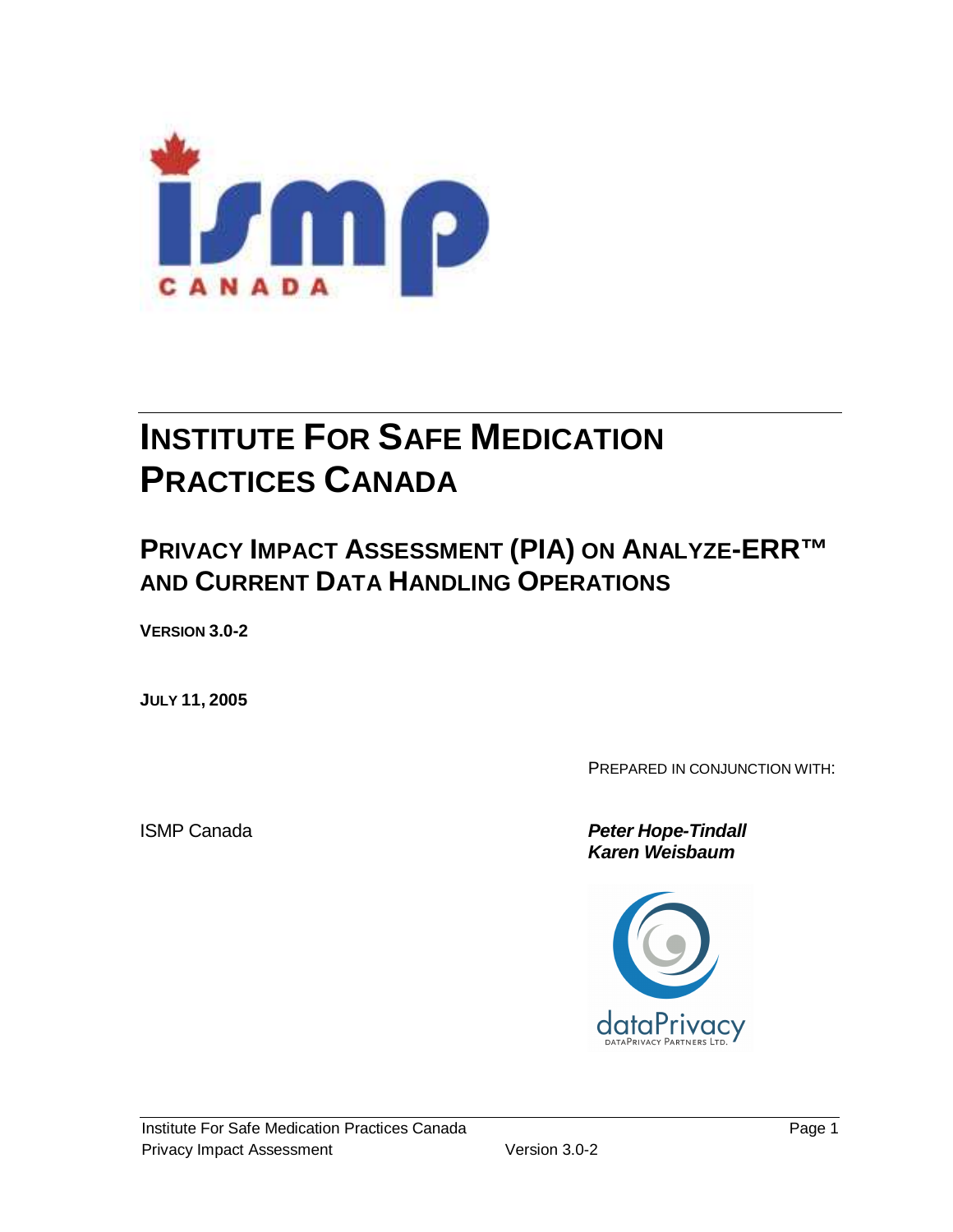#### History of this privacy impact assessment

This document is Version 3 of a privacy impact assessment (PIA) on Analyze-ERR™ and the information systems of ISMP Canada.

Version 1 of this PIA was developed in 2004 in conjunction with:

Peter Hope-Tindall, **dataPrivacy Partners Ltd.** Karen Weisbaum, **dataPrivacy Partners Ltd.**

and reviewed by:

Miyo Yamashita, **Anzen Consulting Ltd.** Don MacPherson, **Anzen Consulting Ltd.** 

Version 1 was a lengthy and technical document intended to provide ISMP Canada with an in-house reference tool relevant to privacy, confidentiality and security of information in its custody.

Version 2 was an in-house, concise, reader-friendly edition of Version 1, with updates current to July 2005.

Versions 1 and 2 included recommendations made by the PIA consultants. ISMP Canada is currently working to examine and implement these recommendations so as to facilitate future updates to this PIA and ongoing upgrades to its privacy practices

Version 3 is being made available to the public as a demonstration of the integrity of ISMP Canada's information handling practices. Further information may be obtained from ISMP Canada's Chief Privacy Officer.

Copyright © 2005 Institute for Safe Medication Practices Canada.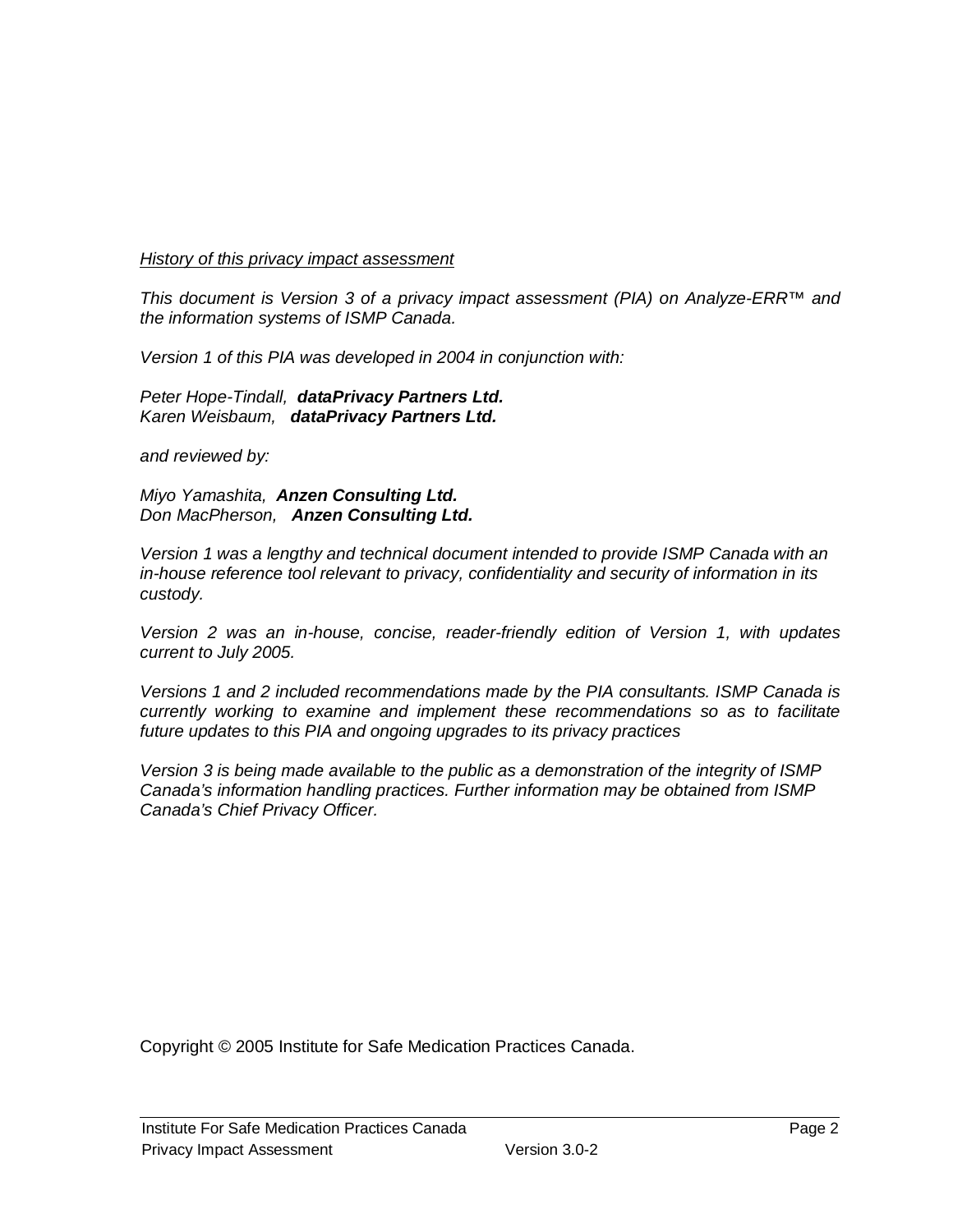# **TABLE OF CONTENTS**

| $\mathbf{1}$            |     | <b>INSTITUTE FOR SAFE MEDICATION PRACTICES CANADA (ISMP CANADA):</b>         |  |
|-------------------------|-----|------------------------------------------------------------------------------|--|
| $\overline{2}$          |     |                                                                              |  |
|                         | 2.1 |                                                                              |  |
|                         | 2.2 |                                                                              |  |
|                         | 2.3 |                                                                              |  |
| $\mathbf{3}$            |     |                                                                              |  |
|                         | 3.1 |                                                                              |  |
|                         | 3.2 | AUTHORITIES FOR THE COLLECTION, USE, RETENTION & DISCLOSURE OF INFORMATION 7 |  |
|                         | 3.3 |                                                                              |  |
|                         | 3.4 |                                                                              |  |
|                         | 3.5 |                                                                              |  |
|                         | 3.6 |                                                                              |  |
|                         | 3.7 |                                                                              |  |
| $\overline{\mathbf{4}}$ |     |                                                                              |  |
|                         | 4.1 |                                                                              |  |
|                         | 4.2 |                                                                              |  |
|                         | 4.3 |                                                                              |  |
| 5                       |     |                                                                              |  |
|                         | 5.1 |                                                                              |  |
| 6                       |     |                                                                              |  |
|                         | 6.1 |                                                                              |  |
|                         | 6.2 |                                                                              |  |
|                         | 6.3 |                                                                              |  |
| 7                       |     |                                                                              |  |
| 8                       |     |                                                                              |  |
| $\boldsymbol{9}$        |     |                                                                              |  |
| 10                      |     |                                                                              |  |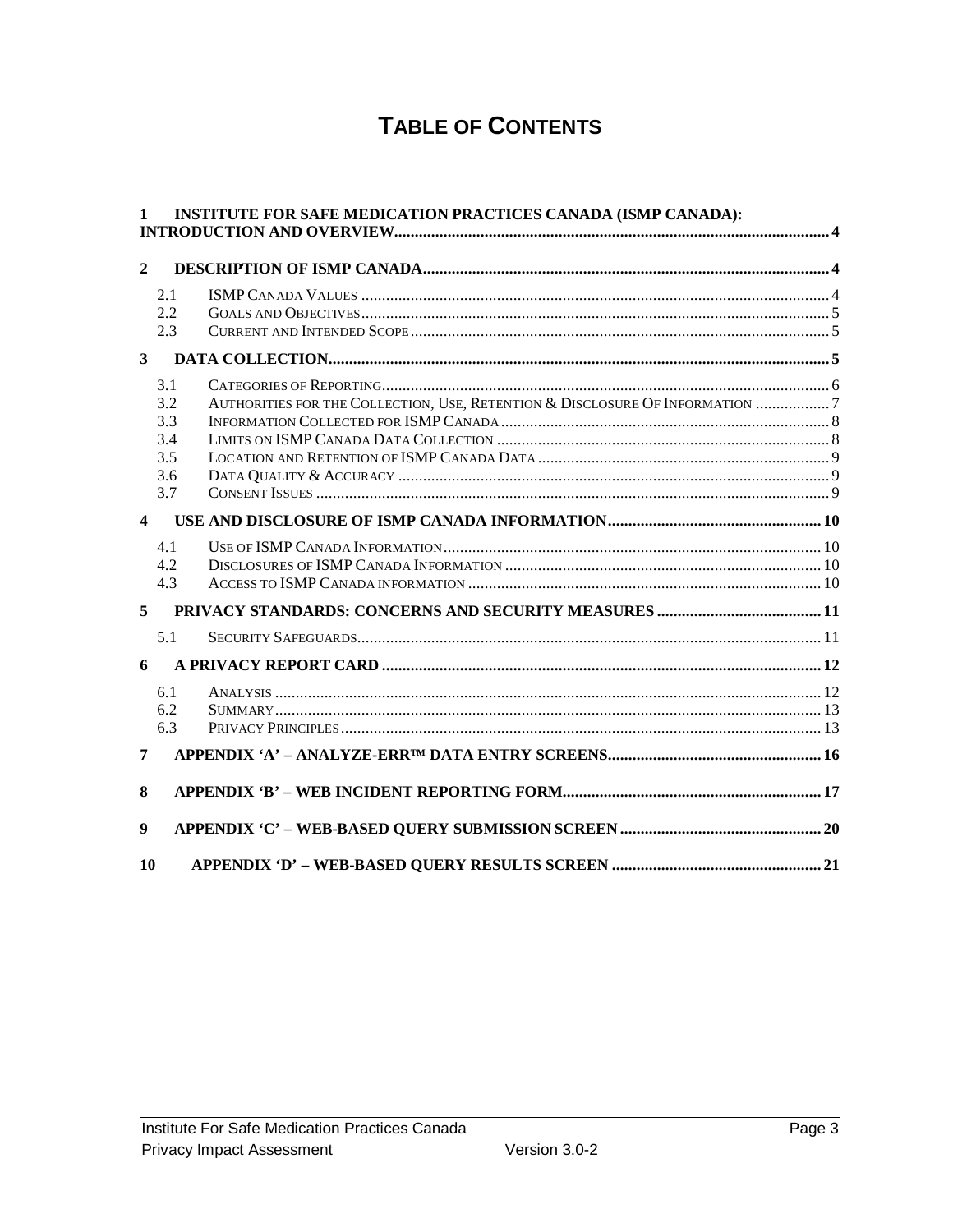## **1 INSTITUTE FOR SAFE MEDICATION PRACTICES CANADA (ISMP CANADA): INTRODUCTION AND OVERVIEW**

The Institute for Safe Medication Practices Canada (ISMP Canada) understands the importance of respecting privacy by keeping health information in its care safe and confidential. To this end, ISMP Canada has undertaken to complete a privacy impact assessment (PIA) on its information systems, operations and processes to ensure that its data collection, use and disclosure activities meet current best practices.

ISMP Canada is an independent, non-profit, federally incorporated organization established for the collection and analysis of medication error reports and the development of recommendations for the enhancement of patient safety. ISMP Canada intends to serve as a national resource for promoting safe medication practices throughout the healthcare community in Canada.

ISMP Canada is dedicated to enhancing the safety of medication use through improvements in prescribing, distribution (including naming, packaging, labeling), dispensing, administration and monitoring. ISMP Canada works collaboratively with healthcare practitioners and institutions, schools and universities, professional organizations, pharmaceutical manufacturers, and regulatory and government agencies to provide education about adverse drug events and their prevention.

Identification of different factors contributing to medication error incidents, as well as safeguards and best practices for preventing them, are shared with the healthcare community through ISMP Canada's Medication Safety Bulletins.

# **2 DESCRIPTION OF ISMP CANADA**

#### **2.1 ISMP Canada Values**

The values of ISMP Canada are:

- To provide a quality, high integrity, reliable system for reporting medication errors in healthcare settings.
- To enable practitioners to share information about system safeguards implemented as a result of learning from medication errors.
- To maintain and protect the confidentiality of individuals and organizations reporting medication errors.
- To empower healthcare providers, through knowledge and training, to enable them to prevent medication errors in their own organizations, minimize the impact of unavoidable errors and enhance patient safety.
- To lead research into the causes and prevention of medication errors (prevention of harm from errors) in healthcare settings.
- To ensure that funding of ISMP Canada is free of conflict of interest and preserves its non-profit, independent status.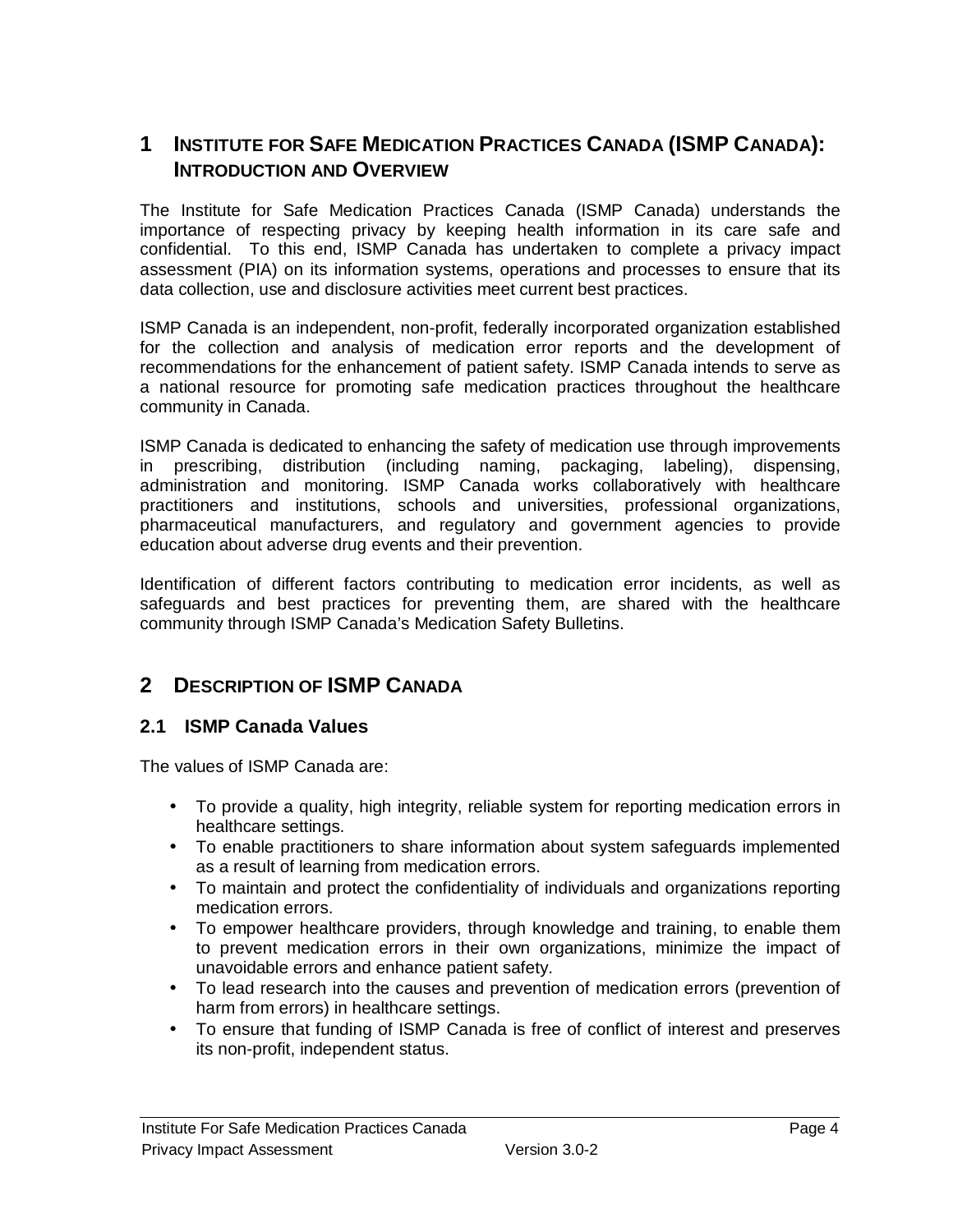#### **2.2 Goals and Objectives**

In keeping with its corporate mandate, the goals and objectives of ISMP Canada are:

- To review medication errors submitted by practitioners to ISMP Canada and to make recommendations to reduce the probability that such errors will happen again.
- To publish and disseminate information to the health care community and practitioners through efficient electronic means in order to promote safe medication use and strategies for reduction of error-induced injury in Canada.
- To participate in co-operative programs with professional organizations in Canada in providing education about adverse drug events and their prevention.
- To act as consultants to institutions and other health care settings on safe medication use.
- To develop educational and quality improvement assessment tools for healthcare practitioners and institutions.
- To establish and maintain a strong partnership with the Institute for Safe Medication Practices (ISMP) in the US, and the other national and provincial patient safety initiatives.
- To provide educational programs for university and health professional constituents.

#### **2.3 Current and Intended Scope**

Since 2000, ISMP Canada has received reports from health care practitioners and health service organizations describing medication errors that resulted in patient harms and nearmiss incidents and had potential to cause patient harm. The collection of this data enables ISMP Canada to investigate and analyze contributing factors and underlying causes of many of the medication error reports.

ISMP Canada is working in cooperation with Health Canada, the Canadian Institute for Health Information and other stakeholders to develop and implement the Canadian Medication Incident Reporting and Prevention System (CMIRPS), a national medication incident reporting and prevention system to assist health professionals, health organizations community-based pharmacies and governments to recognize potential problems before they occur and implement appropriate preventative strategies.

The data elements currently collected are sufficient and appropriate in scope for ISMP Canada's goals and objectives. The list of data elements were developed and evaluated on a trial basis and created in collaboration with interdisciplinary stakeholders.

# **3 DATA COLLECTION**

In accordance with its goals and objectives, ISMP Canada collects information about medication errors (also referred to as medication error incidents) from institutional and individual reporters. The focus of any one report is on the error itself and reports do not contain patient identifiers. Submission of incident reports by reporters is entirely voluntary.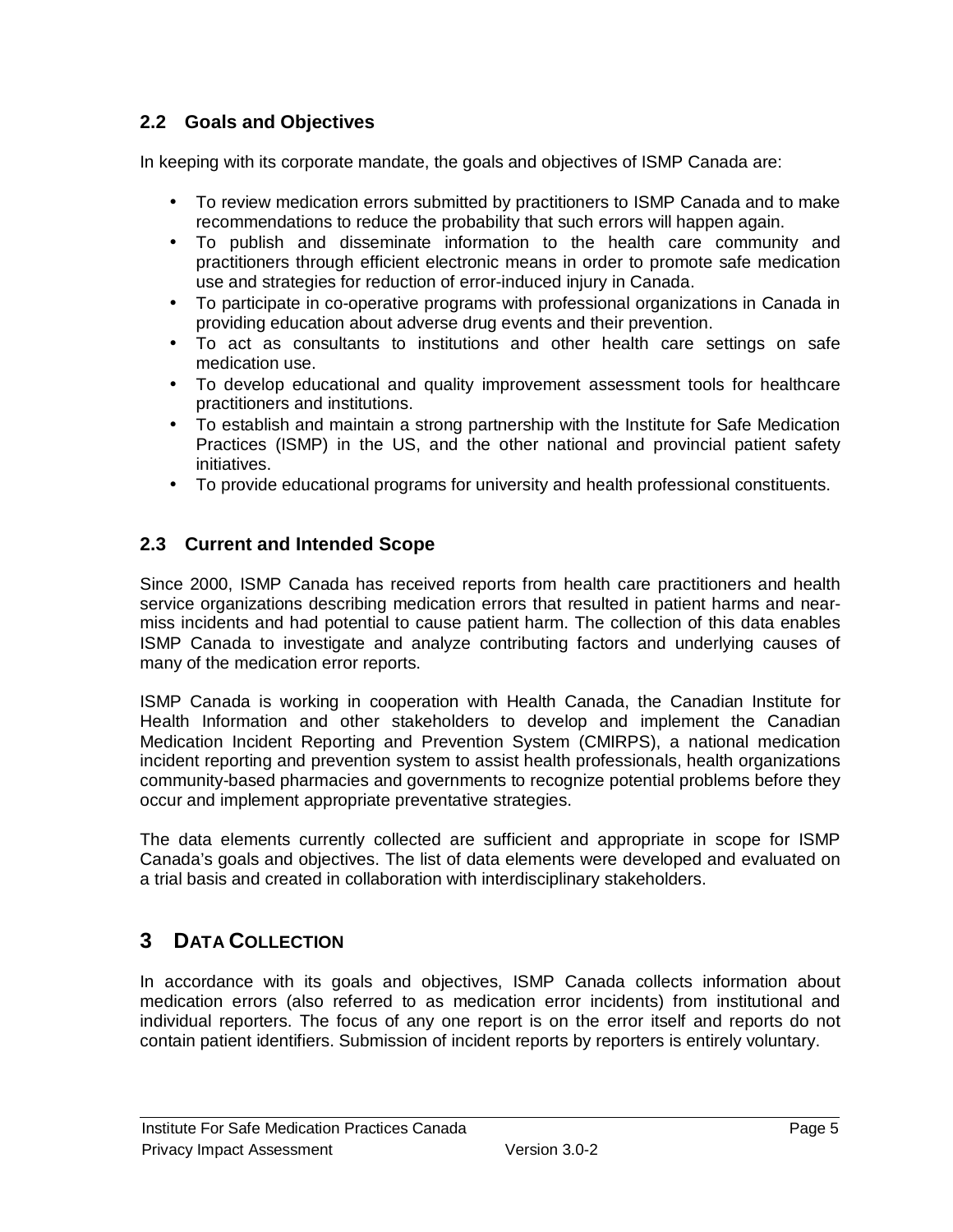## **3.1 Categories of Reporting**

Reports may be made using any one of three different categories of transmission:

- Analyze-ERR™ software system
- Web-based incident reporting
- Other mechanisms

#### **3.1.1 Analyze-ERR™ Reporting**

Analyze-ERR™ is a PC based software tool developed to allow institutional reporters to streamline their medication incident reporting and analysis processes. In addition to providing an in-house tracking mechanism for medication errors, the software provides some analysis functionality and the optional ability to transmit de-identified data to ISMP Canada for aggregate analysis and reporting.

Analyze-ERR™ limits the scope of data elements that may be transmitted. ISMP Canada encourages reporters who submit medication error reports via other means to limit the data elements submitted to those using Analyze-ERR™.

The Analyze-ERR™ software allows a reporter to submit de-identified incident reports to ISMP Canada. Analyze-ERR™ transmissions contain no patient identifiers and are encrypted and protected during transmission to ISMP Canada.

In addition to providing institutional reporters with a mechanism for transmitting reports to ISMP Canada, Analyze-ERR™ provides these reporters with two other useful functions:

- Analyze-ERR™ Web-Based Query—Institutional reporters may use the web based Analyze-ERR™ to submit a query to ISMP Canada and compare its own incidents against aggregate data. Information about an incident is encrypted. Usernames and passwords are configured by the institutions themselves. The reports do not contain any patient identifiers or institution identifiers, consistent with ISMP Canada' practice of not storing patient or institution identifiers in the ISMP Canada Web Server.
- Medication Safety Self-Assessment (MSSA)—An institutional reporter may also perform an objective evaluation of its level of medication safety using the Medication Safety Self-Assessment. Completion of a questionnaire and reporting of an institution's results against the aggregate results takes place over a secure Web transmission. However, no patient information or institutional identifiers are submitted or reported by this assessment. Rather, these reports contain only general information, such as type of institution or size of institution.

#### **3.1.2 Web Incident Reporting**

Individual reporters can interact with ISMP Canada via its Web site. The individual reporter may enter incident information into a reporting screen. The error report is then securely transmitted to ISMP Canada via the secure sockets layer protocol (an encrypted internet protocol.)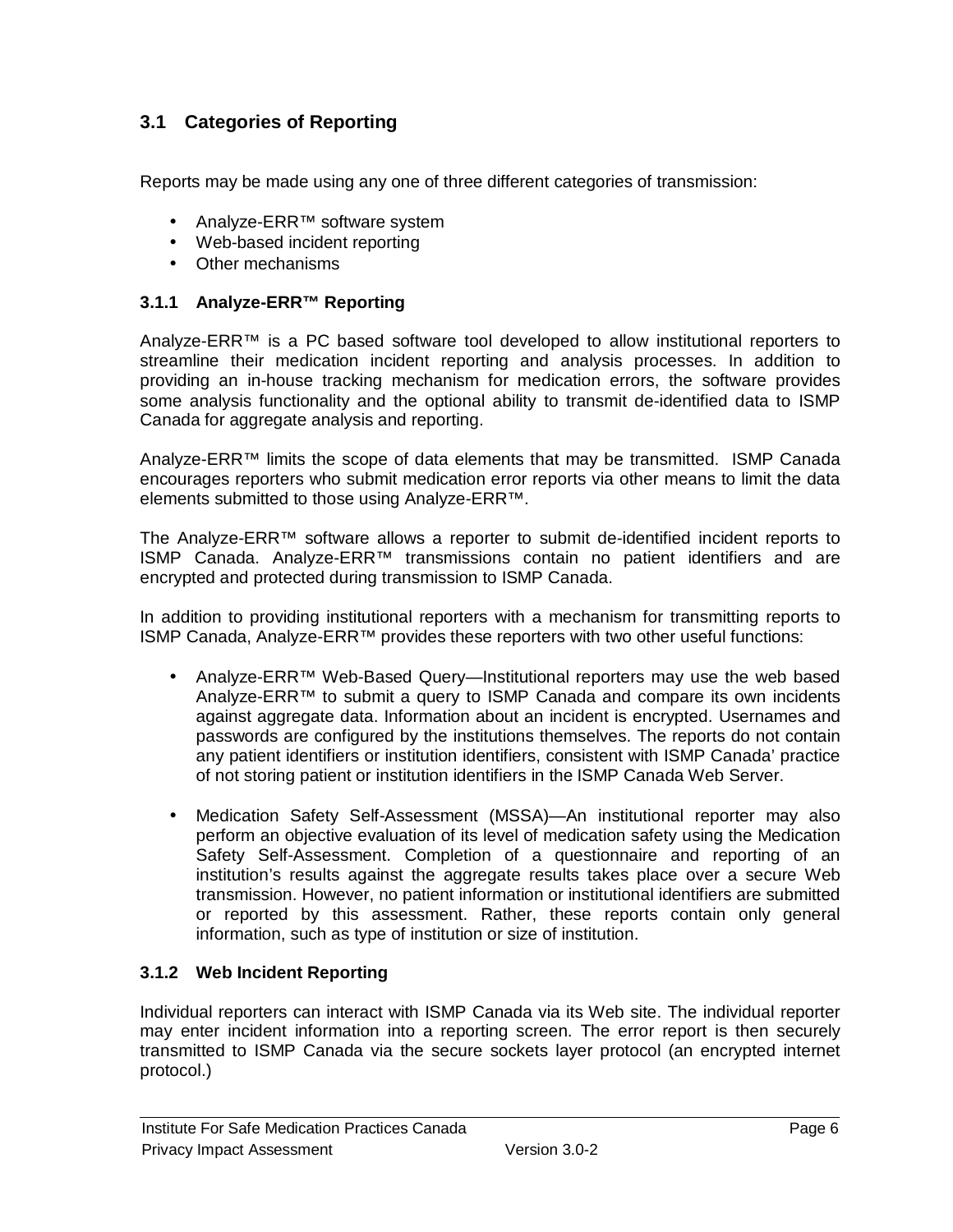All activities take place in a secure Web environment. Information collected through the web incident reporting form is encrypted and protected during transmission to ISMP Canada.

The information collected on the Web incident reporting form contains no patient identifiers. For example, the form does not include provision for collecting patient names, addresses, telephone numbers, OHIP number, patient number, or any other information that could be used on its own to directly identify individual patients.

#### **3.1.3 Other Incident Reporting Channels**

Medication error incidents may also be reported to ISMP Canada by other channels. These channels include telephone, fax, email, Canada Post regular mail and in person.

The information collected is stored securely either in hard copy format (for instance, a hard copy report, letter or fax), or in an electronic format (on the ISMP Canada Server.)

The information maintained is identical to the information contained in the Analyze-ERR™ software transmission. This stored information does not contain any personal identifiers of patients who were the subjects of medication errors.

Reporters may include their contact information in order to communicate further with ISMP Canada staff about the report.

The ISMP Canada staff member who receives the report is responsible for ensuring that any personal or institutional identifiers that are submitted in error are not retained.

#### **3.2 Authorities for the Collection, Use, Retention & Disclosure Of Information**

The collection of medication incident information is supported by and consistent with:

- The letters patent issued to ISMP Canada on the 14th day of July 2000 under the Canada Corporations Act (R.S. 1970, c. C-32).
- The goals and purposes of ISMP Canada.
- The broad objectives of the Canada Health Act (R.S. 1985, c. C-6).
- The broad objectives of various provincial health enabling legislation.

In Ontario, collection is also consistent the Personal Health Information Protection Act, 2004 (PHIPA) at sub-section 40(1); see discussion at part 3.7 of this PIA.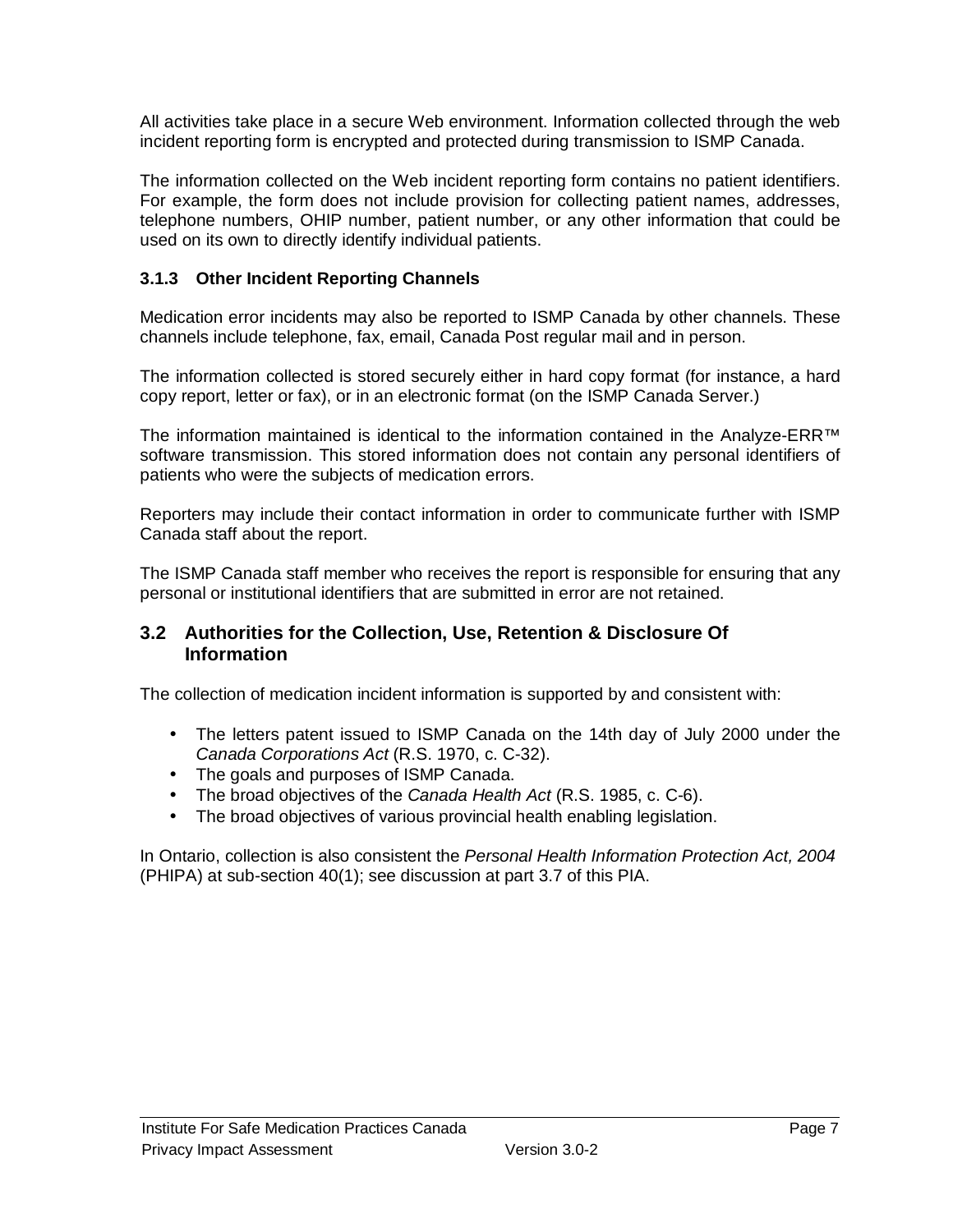### **3.3 Information Collected for ISMP Canada**

#### **3.3.1 Analyze-ERR™ Reporting**

The Analyze-ERR™ software supports submission of incident reports to ISMP Canada using a secure transfer protocol. Data submission is a voluntary process done on an individual event basis. Each event can be marked for submission using a check box under the Event Tab.

The data entry screens in Analyze-ERR™ include a patient information tab that allows reporters to enter patient identifiers. There is also a hospital information tab that contains hospital identifiers. However, the entries in these fields are limited to use of Analyze-ERR<sup>™</sup> software only at the reporting site. There is no sharing or transmission of this information to ISMP Canada. The data file is encrypted before the actual transmission; see Appendix A for a copy of these data entry screens.

#### **3.3.2 Web Incident Reporting**

Information is collected directly from the reporter on the ISMP Canada web site. Submission of any data element is entirely voluntary. There is no requirement for the reporters to identify themselves.

There are no fields that contain patient identifiers or identifiable personal information. The only identifiable personal information is the identity of the reporter. This information is optional and will not be collected without the consent of the reporting individual; see Appendix B for a copy of the Web-form.

#### **3.3.3 Other Incident Reporting Channels**

ISMP Canada cannot control the amount or type of data submitted by reporters via fax, email, by regular mail, or in person. However, the ISMP Canada staff member receiving an incident report other than via Analyze-ERR™ is responsible for ensuring that no identifiers are retained in the files or databases of ISMP Canada. The data retained are limited to the same data elements collected through Analyze-ERR™.

Contact information for the reporter may be retained for a period of up to nine months for the purpose of follow-up and confirming the content of a report.

#### **3.3.4 3.3.4 Web Based Query Capability**

Reporters who wish to submit a Web-based query use a particular screen for this purpose; see Appendix C. The query produces a screen with a report resulting from the query; see Appendix D. The screen for inputting the query data and the resulting report do not include any categories that allow for patient or reporter identifiers. Transmission of query data and subsequent query results are encrypted.

#### **3.4 Limits on ISMP Canada Data Collection**

ISMP Canada limits collection to specific data elements using technical and non-technical means. Technical limits include specific fields on web submission forms and in Analyze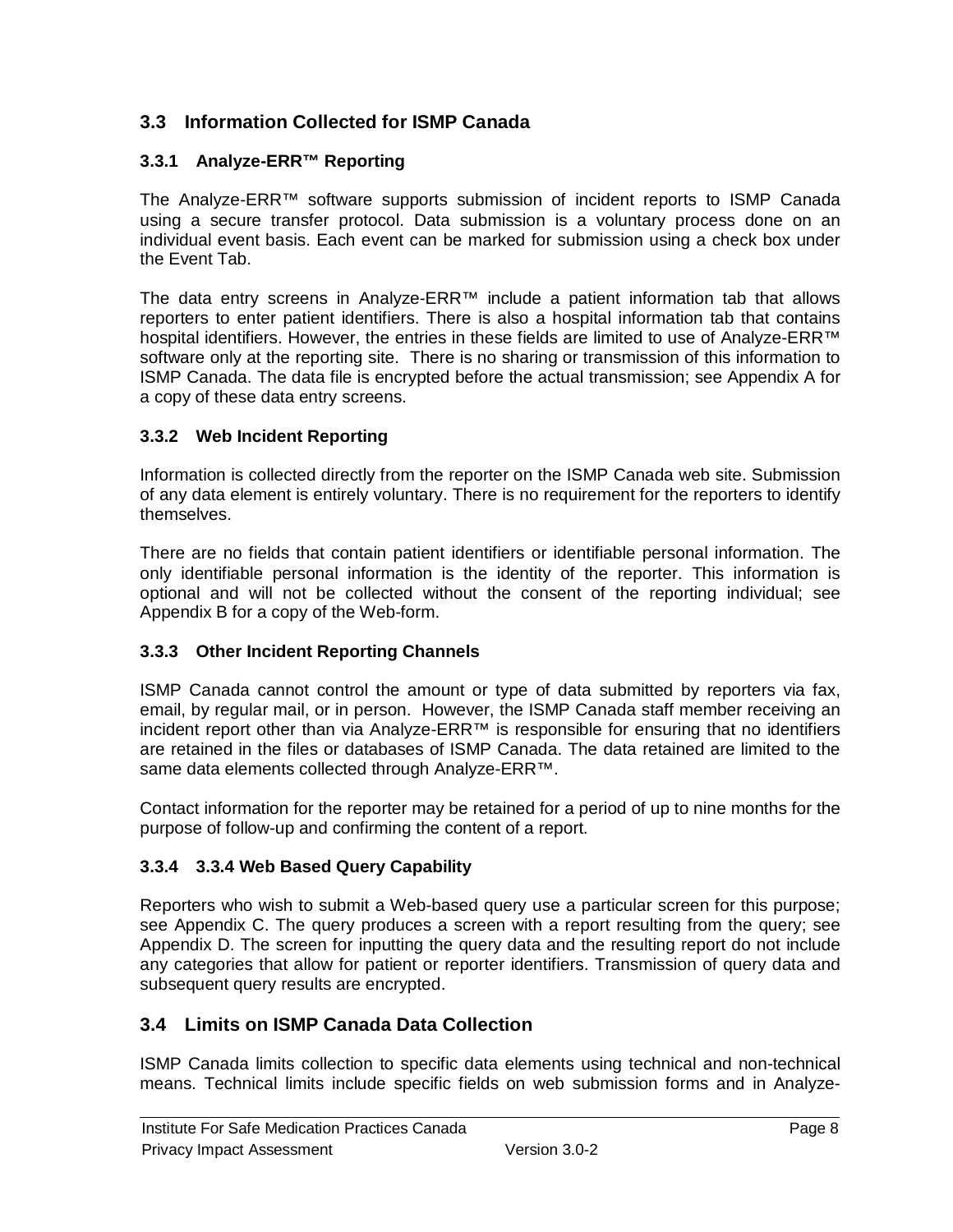ERR™. Non-technical limits include statements in ISMP Canada's privacy policy. Patient identifiers are not solicited from the reporter.

#### **3.5 Location and Retention of ISMP Canada Data**

ISMP Canada's data holdings are stored on a privately owned server located in Canada. Data may be transmitted from other locations by virtue of the location of the reporter and due to the international nature of the internet.

From time to time, ISMP Canada staff may possess information entrusted to them for the purpose of an active investigation (for example, notes, incident data, or email reports.) Staff may also travel to the location of an investigation or to consult with ISMP Canada staff located in other provinces.

All data is retained in facilities and systems owned or operated by ISMP Canada. A data cleansing process is used to review reports and ensure that patient identifiers or institution identifiers are removed. A purge process removes reporter information nine months or earlier from the date the report is received.

#### **3.6 Data Quality & Accuracy**

By collecting directly from reporting individuals and institutions, ISMP Canada can ensure that the information received is accurate. Where reporter contact information is supplied, ISMP Canada is able to clarify elements of the drug incident with the reporter, as needed.

#### **3.7 Consent Issues**

ISMP Canada relies on reporters to ensure that, when appropriate, reporters obtain consent from subject individuals to collect health information for the purpose of reporting medication error incidents to ISMP Canada.

In the home province of ISMP Canada's operations, the Ontario Personal Health Information Protection Act, 2004, sub-section 40(1) states:

40(1) A health information custodian may disclose personal health information about an individual if the custodian believes on reasonable grounds that the disclosure is necessary for the purpose of eliminating or reducing a significant risk of serious bodily harm to a person or group of persons.

This sub-section permits disclosures of personal health information by health information custodians in Ontario, such as ISMP Canada's institutional or individual reporters. In the case that a medication error report might lead to identification of an individual who was the subject of an error, sub-section 40(1) would permit the reporting because it is for the purpose of eliminating or reducing a significant risk of serious bodily harm to other patients. Under sub-section 49(1), the exemption from any requirement from consent is justified, provided that the information collected is used and/or disclosed only for the purpose for which the reporter disclosed the information to ISMP Canada.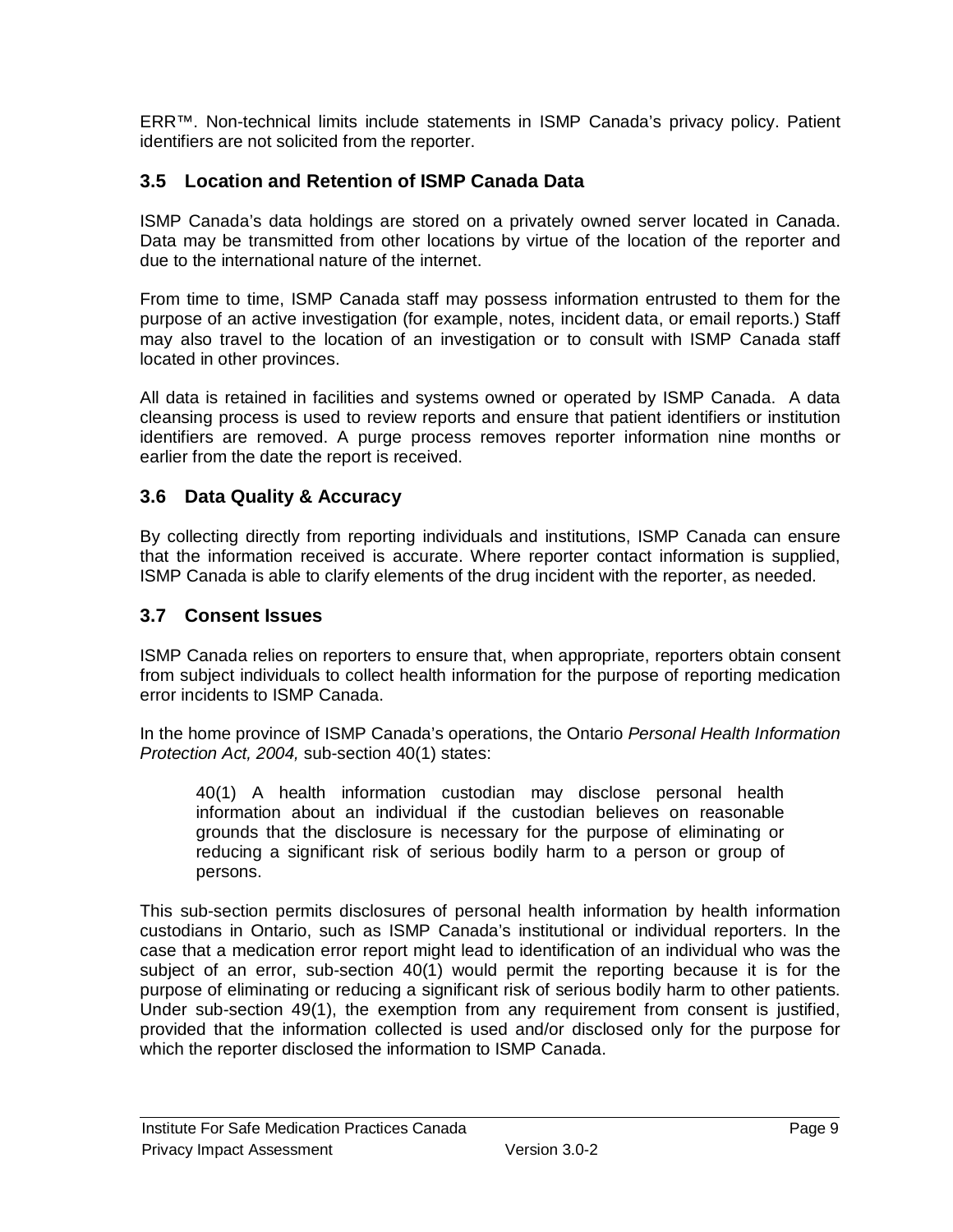ISMP Canada is in the process of confirming the existence of similar provisions in other provinces.

## **4 USE AND DISCLOSURE OF ISMP CANADA INFORMATION**

Data collected by ISMP Canada is used by ISMP Canada staff to issue drug reports and medication safety alerts, and perform root cause and other type of incident analysis.

#### **4.1 Use of ISMP Canada Information**

ISMP Canada uses incident reports and databases to create drug reports and medication safety alerts for the broader healthcare community.

#### **4.2 Disclosures of ISMP Canada Information**

ISMP Canada ensures that drug incident reports and medication safety alerts do not contain information that may identify a given individual or institution. These reports are reviewed with affected parties prior to public release.

ISMP Canada does not disclose reporters' identities. This information is only available to ISMP Canada staff.

In keeping with its goals and objectives, ISMP Canada may disclose aggregate data to similar organizations, reporters, or researchers.

#### **4.2.1 Drug Reports**

Data outputs from ISMP Canada take a number of forms. For example, outputs include drug reports related to specific incidents, or a set of specific incidents or reports that relate to aggregate statistical information about medication errors. These may include specific incident analysis reports and medication safety alerts.

When a report or alert is written, no institutions or individuals are identified in the report. It is ISMP Canada's practice to review a report with the affected parties prior to release.

#### **4.2.2 Aggregate Reports**

In keeping with its goals and objectives, ISMP Canada may disclose aggregate data to similar organizations, reporters, or researchers.

#### **4.3 Access to ISMP Canada information**

#### **4.3.1 Access for patients to information held by ISMP Canada**

To date, ISMP Canada has not received a request for access from a patient who was the subject of a medication error. Should such a request be made, ISMP Canada would act in accordance with its privacy policy and direct the person to their healthcare practitioner and institution. It is not possible for ISMP Canada to actually provide this access, as it does not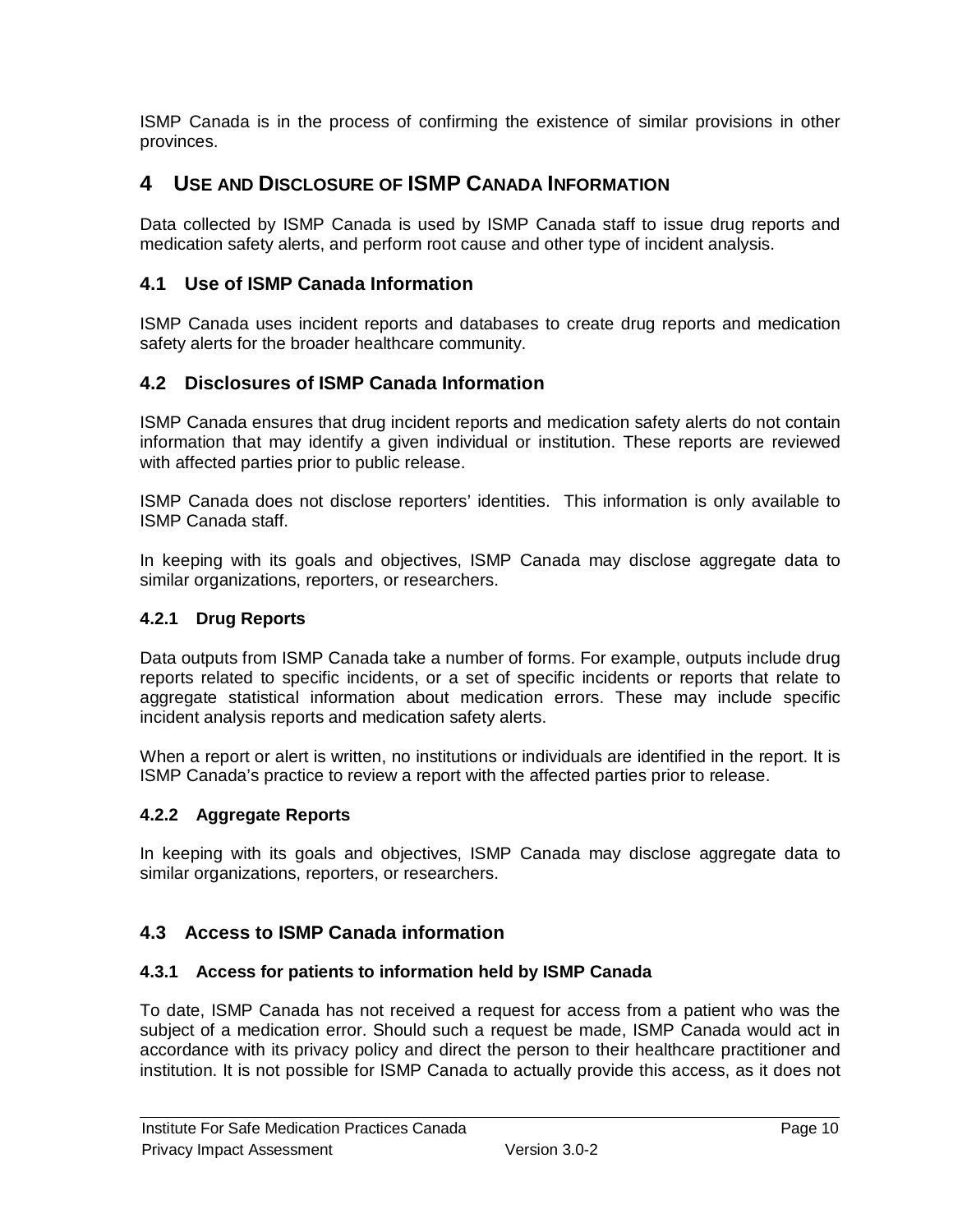retain patient identifiers and consequently has no accurate, practical or possible means of providing access.

#### **4.3.2 Access for institutional reporters to information held by ISMP Canada**

If the reporter has specifically chosen to submit incident data using Analyze-ERR™ then incident information previously transmitted is available via password-protected web query. De-identified aggregate data is also available via password-protected web query.

#### **4.3.3 Access for individual reporters to information held by ISMP Canada**

It is not possible for ISMP Canada to actually provide access for individual reporters. ISMP Canada does not retain reporter identifiers for longer than nine months and consequently has no accurate, practical or possible means of providing access.

# **5 PRIVACY STANDARDS: CONCERNS AND SECURITY MEASURES**

ISMP Canada protects all information in its custody and control, including de-identifed and aggregate data.

#### **5.1 Security Safeguards**

- Firewall and internet routing services are supplied to ISMP Canada by its internet and facilities supplier.
- Technical and network management support is provided by ISMP Canada staff and outside agencies as required.
- Appropriate technical safeguards are used with respect to network access.
- Backups are performed regularly by ISMP Canada staff and stored at a secure offsite location.
- The ISMP Canada file server is owned by ISMP Canada and is located in Canada at a secure commercial data-centre. To ensure system availability the data-centre provides multiple internet connections and backup power generation.
- The ISMP Canada web servers are owned by ISMP Canada and located at secure commercial data-centres in the United States and Canada. To ensure system availability the data-centres provides multiple internet connections and backup power generation.
- All ISMP Canada servers are operated and maintained only by staff of ISMP Canada. These servers are used only by ISMP Canada. No other use, storage of data or access is allowed. A preliminary security review performed by the PIA consultants indicates that appropriate steps have been taken to secure access to the servers.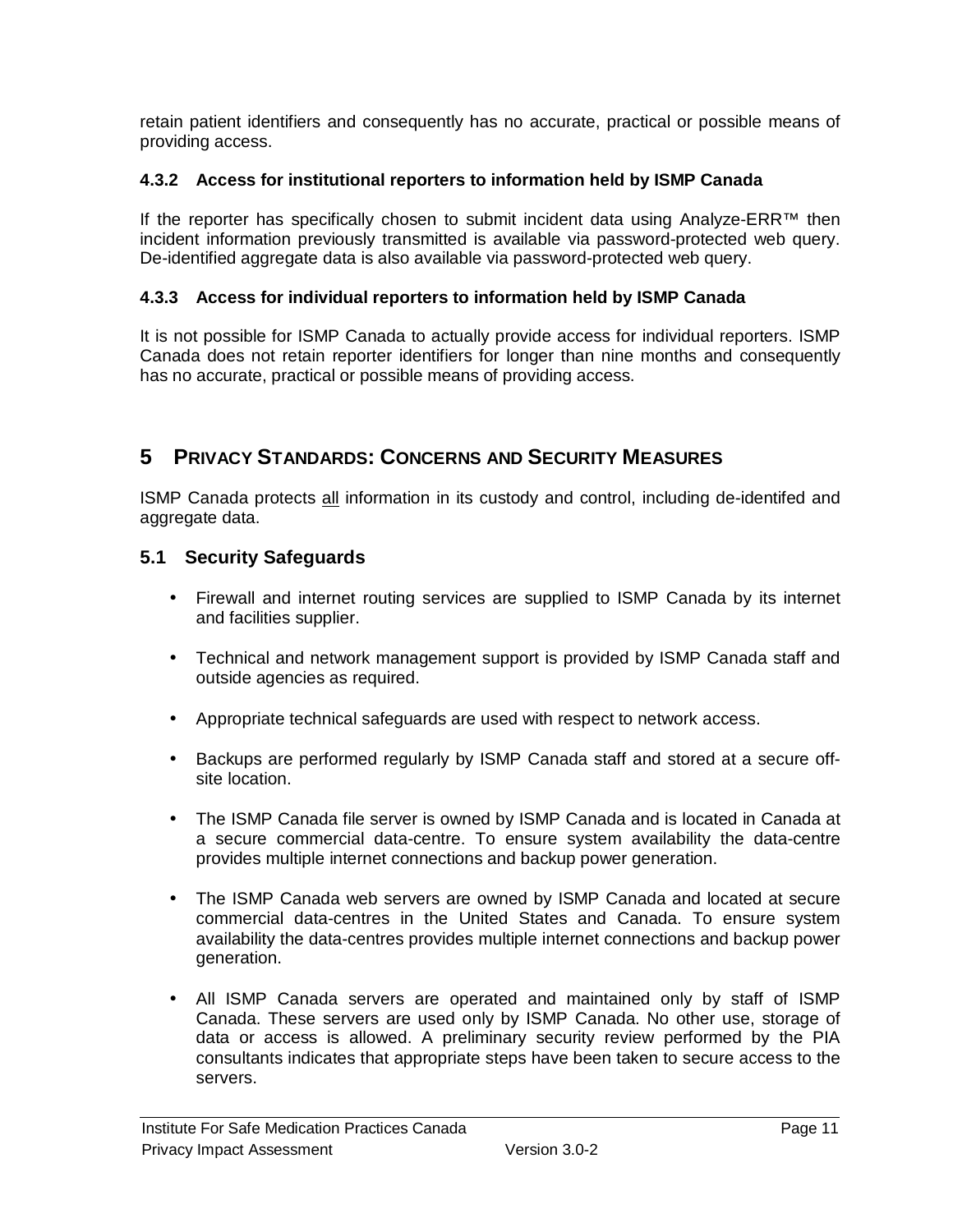- Physical access controls are utilized to prevent physical access to ISMP Canada's offices by unauthorized persons; visitors must be escorted into the office by an ISMP Canada staff member.
- Filing and document storage cabinets at ISMP Canada's location are locked whenever the office is unoccupied.
- Although email and data may transit through other jurisdictions (due to the topology and architecture of the internet) no personally identifiable information is permanently stored outside of ISMP Canada's offices.
- Reporter identifiers are only stored when voluntarily supplied, and for a period of time no longer than nine months from the date of the report.
- Patient identifiers are not collected or retained.

# **6 A PRIVACY REPORT CARD**

#### **6.1 Analysis**

After careful review of the data-flows, data collection and data usage practices, the following conclusions have been drawn:

- Data collection has been minimized.
	- o Only the minimum required information is collected from the individual reporter or institutional reporter. This information represents the minimum necessary to properly perform an investigation while being mindful of the potential need to pose follow-up questions or requests for clarification.
	- o This approach supports the professional obligations of reporters in a nonthreatening and pragmatic manner, allowing the reporter to choose to selfidentify without requiring them to.
- Data usage has been minimized.
	- o Elements of incident information are only accessed by ISMP Canada staff with a specific need to know the information and authority to access the information.
	- o Aggregate incident information is available generally to all reporters (via web query), but only once the reporter identifiers are removed and only if the reporter has specifically chosen to submit the incident using Analyze-ERR™.
	- o Data protection safeguards have been utilized to protect data in the custody of ISMP Canada.
	- o Specific recommendations have been made (opportunistic encryption, pseudonymity, etc) to limit data usage even further within ISMP Canada.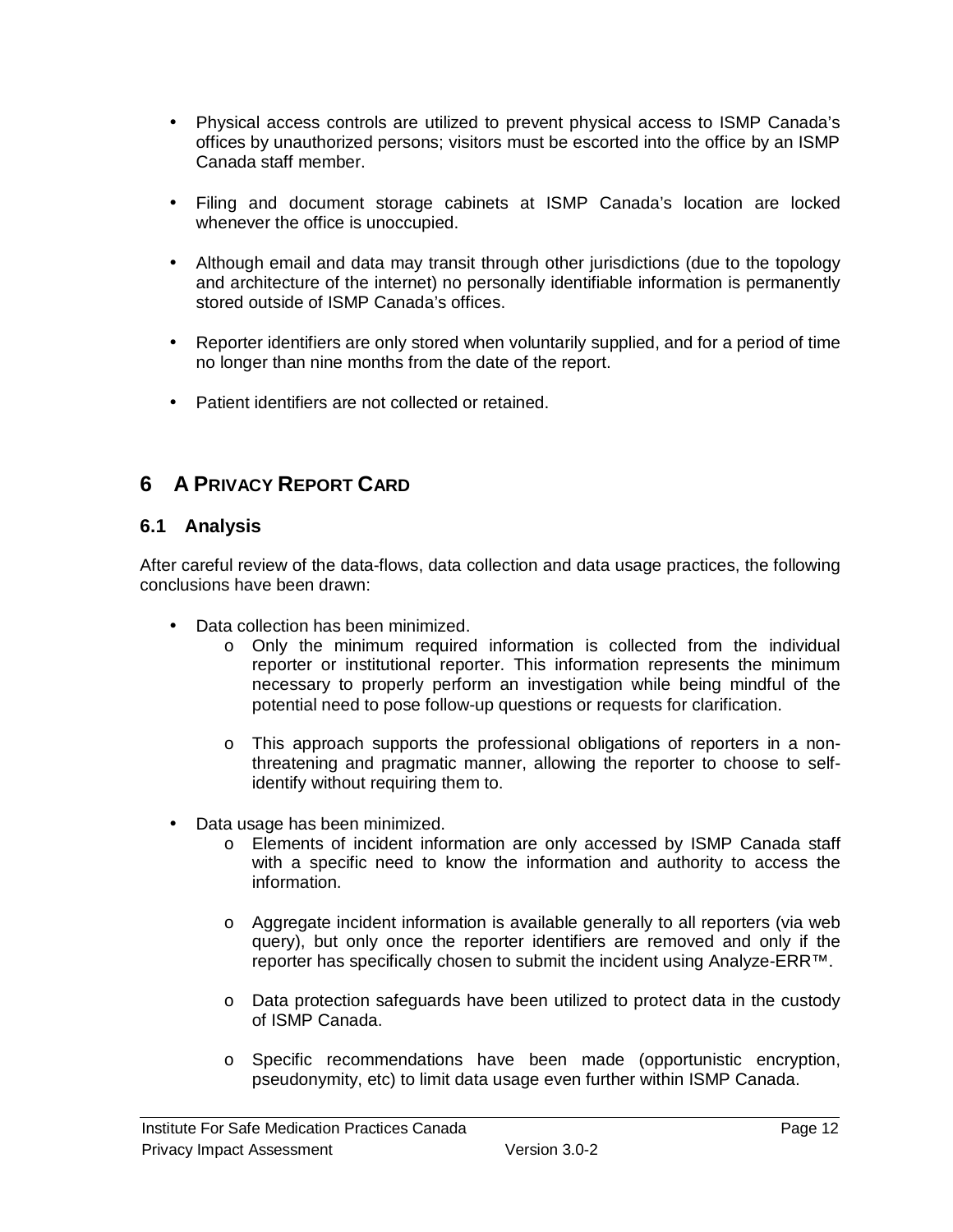- Data usage is consistent with ISMP Canada's stated goals and objectives.
- ISMP Canada does not use data for purposes other than those for which the data was collected.
- No covert or hidden data flows exist.
- Information is collected directly and with the knowledge and agreement of reporters.

#### **6.2 Summary**

In order to fulfill its mandate ISMP Canada requires the free-flow of information about medication error incidents. At the same time, it is obliged to maintain a high level of protection for patient privacy and be sensitive to the concerns of institutional reporters and individual reporting professionals.

To overcome this challenge, ISMP Canada has decided not to collect any information which would identify the patient or data subject, it has also taken steps to ensure that this information is not accidentally collected. Where information as to the identity of the institutional or individual reporters is collected, it is collected only directly and openly from reporters with their full knowledge. Assurances of confidentiality are given to all reporters.

These collection and consent practices represent a pragmatic and privacy protective manner in which to achieve the goals and purposes of ISMP Canada.

#### **6.3 Privacy Principles**

#### **6.3.1 Accountability**

The ISMP Canada Privacy Policy provides a framework for privacy responsibility from the highest levels of the organization. ISMP Canada has developed an easy to read and understandable confidentiality agreement for all employees and associates.

ISMP Canada is responsible for any information that may be transferred to a third party. Contractual and other means are used to extend protection to information temporarily transferred to third parties.

#### **6.3.2 Identifying Purpose**

Information regarding the purpose specification, goals and purposes of ISMP Canada is readily available to reporters and others.

#### **6.3.3 Limiting Collection**

Information is collected by ISMP using fair and lawful means. Information collected is directly related to the primary identifying purpose and appears to be limited to a minimum dataset required to perform that primary identifying purpose.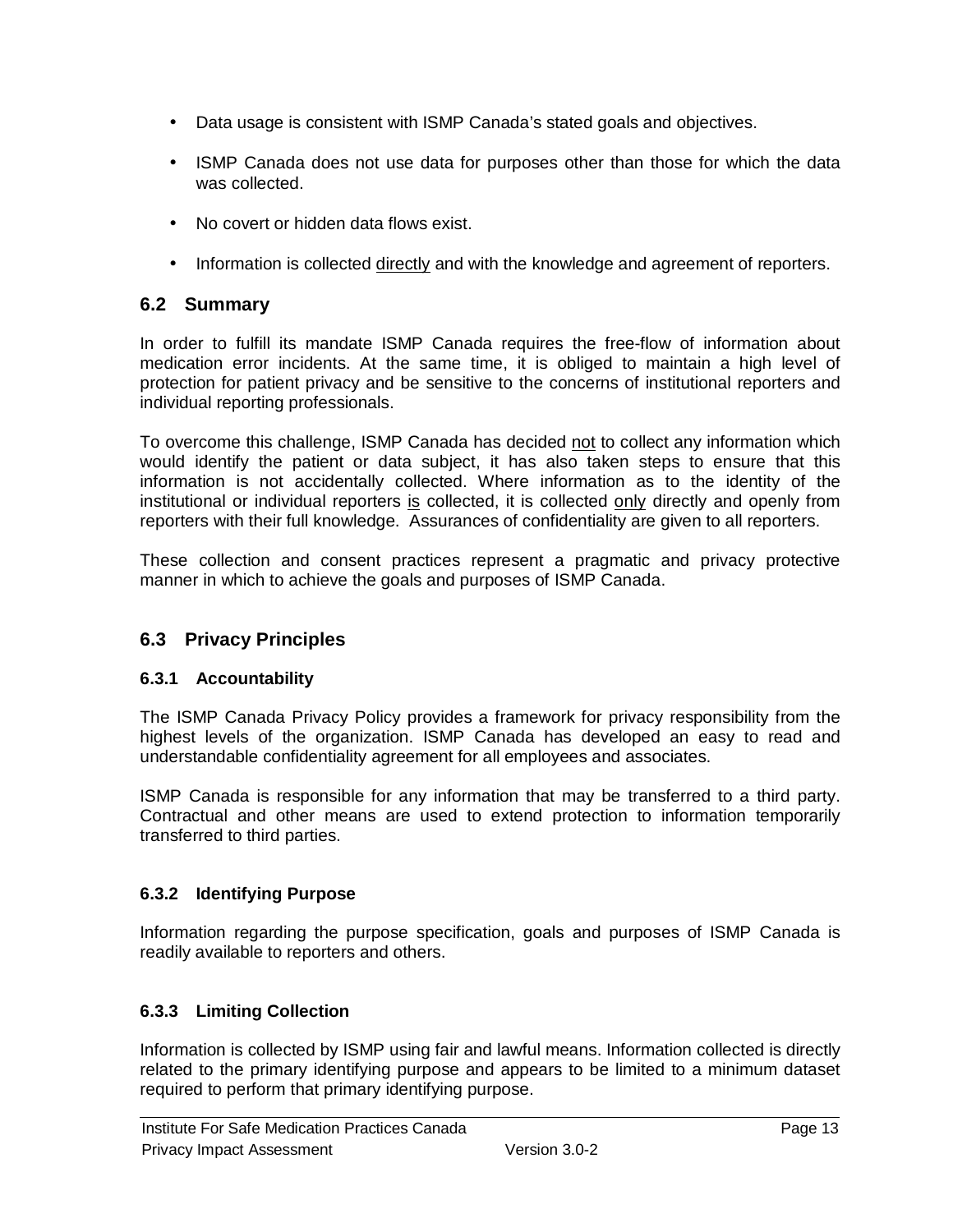ISMP Canada utilizes technical and non-technical means to ensure that no extraneous or unnecessary information is collected.

#### **6.3.4 Consent**

Information is collected directly from institutional and individual reporters. ISMP Canada does not have a relationship with, nor is it able to directly identify, the patient to whom an incident relates.

To fulfill its mandate, ISMP Canada requires timely information about events that involve medication errors. It does not require information about individual patients who were the subjects of medication errors.

Nevertheless, it is possible that the circumstances of an event may make it reasonably foreseeable that an individual may be identifiable. Under many statutory schemes, collection, use or disclosure of identifiable personal information would call either for consent, or an exception to the requirement for consent.

Sub-section 40(1) of PHIPA permits disclosures of personal health information by health information custodians in Ontario, such as ISMP Canada's institutional or individual reporters, under the kind of circumstances specified in this sub-section. ISMP Canada is in the process of confirming the existence of similar provisions in other provinces.

#### **6.3.5 Limiting Use, Disclosure and Retention**

ISMP Canada only discloses aggregate information in a manner that ensures that all individual and institutional identifiers are removed. A specific policy applies to extremely small datasets where the potential exists to identify the institution or individual reporter (special cases known as small cell data.)

Access to information at ISMP Canada is limited to authorized individuals on a 'need to know' basis.

Specific technical recommendations have been made to further limit inappropriate usage and disclosure.

#### **6.3.6 Accuracy**

ISMP Canada obtains information directly from reporters. Provided that the reporter contact information is supplied, ISMP Canada contacts the reporter for clarification of further information, if required.

As a matter of policy, ISMP never issues a report or conducts a root cause analysis based on information that it considers to be less than totally accurate and that it cannot adequately correct or clarify.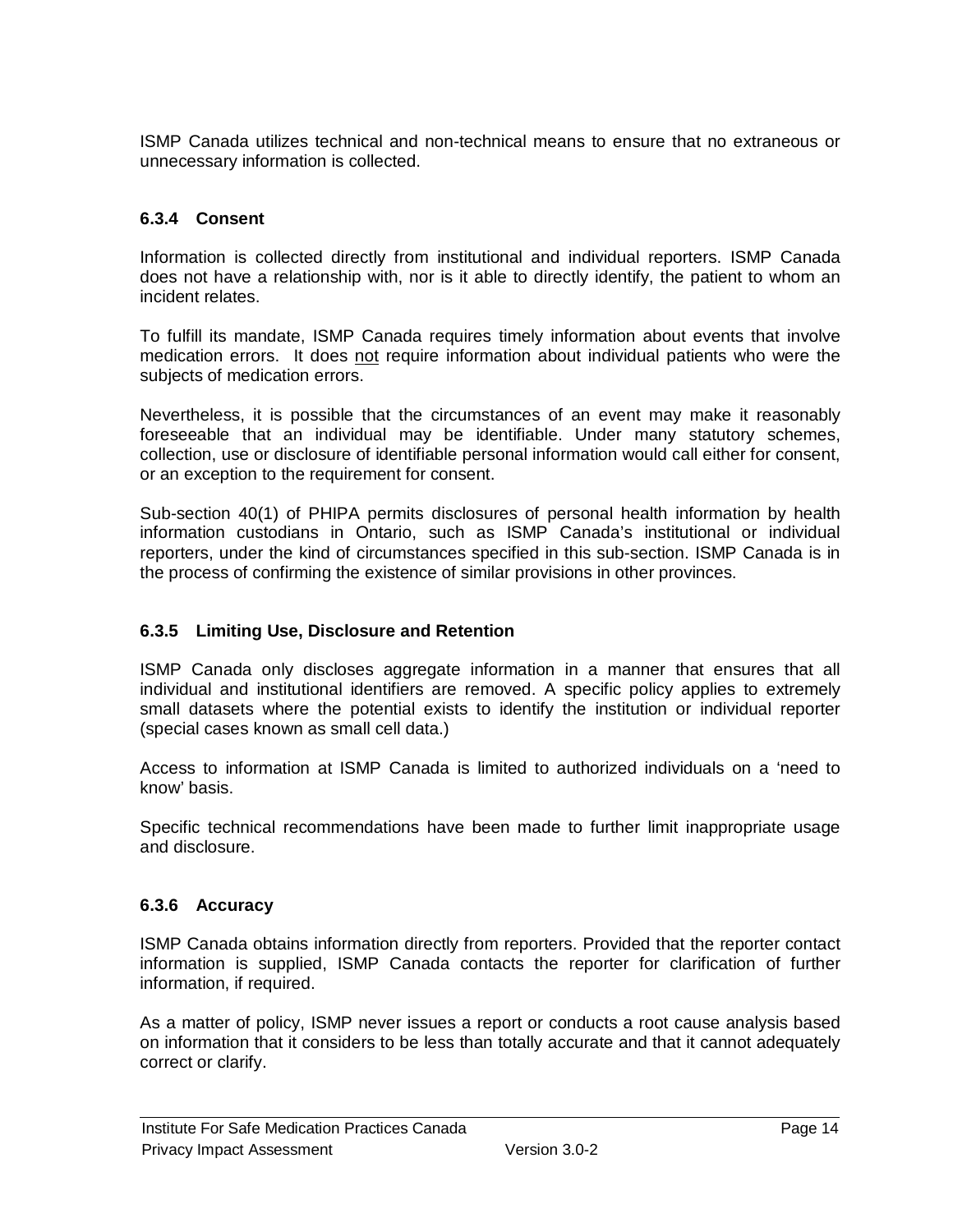#### **6.3.7 Safeguards**

ISMP Canada employs a number of security safeguards to protect the data in its custody and control. These security safeguards protect information against loss, theft or other failure (availability) as well as against unauthorized access, disclosure, use or modification (access control and integrity.) ISMP Canada protects information regardless of the mechanism of storage and reporting channel.

In accordance with recommendations from an earlier version of this PIA:

- ISMP Canada uses strong encryption to protect the transmission of data by Analyze-ERR™, on the incident reporting webpage and on the web query webpage.
- ISMP Canada has placed a warning on the web incident reporting page to remind users that patient information must not be submitted.
- ISMP Canada has implemented a VPN (Virtual Private Network) to encrypt and protect remote access to the ISMP Canada office computer network.

#### **6.3.8 Openness**

ISMP Canada collects information openly from reporting individuals and institutions.

#### **6.3.9 Individual Access**

As previously noted, ISMP Canada has no means of providing individual access to incident information in response to a request from a patient.

While the patient may have a 'theoretical' right of access to this information; given the absence of patient identifiers, it is not possible to provide this access.

As a matter of policy ISMP Canada will advise patients to contact their healthcare practitioner and institution for access to their personal health information.

#### **6.3.10 Challenging Compliance**

The Chief Privacy Officer at ISMP Canada receives any complaints or queries regarding its privacy policies and practices. ISMP Canada has a policy to make its complaint procedure easily accessible and simple to use.

ISMP Canada has, as a matter of policy, indicated that it will investigate all complaints received and, if necessary, amend its policies and practices.

To date, ISMP Canada has not received any complaints about its information practices.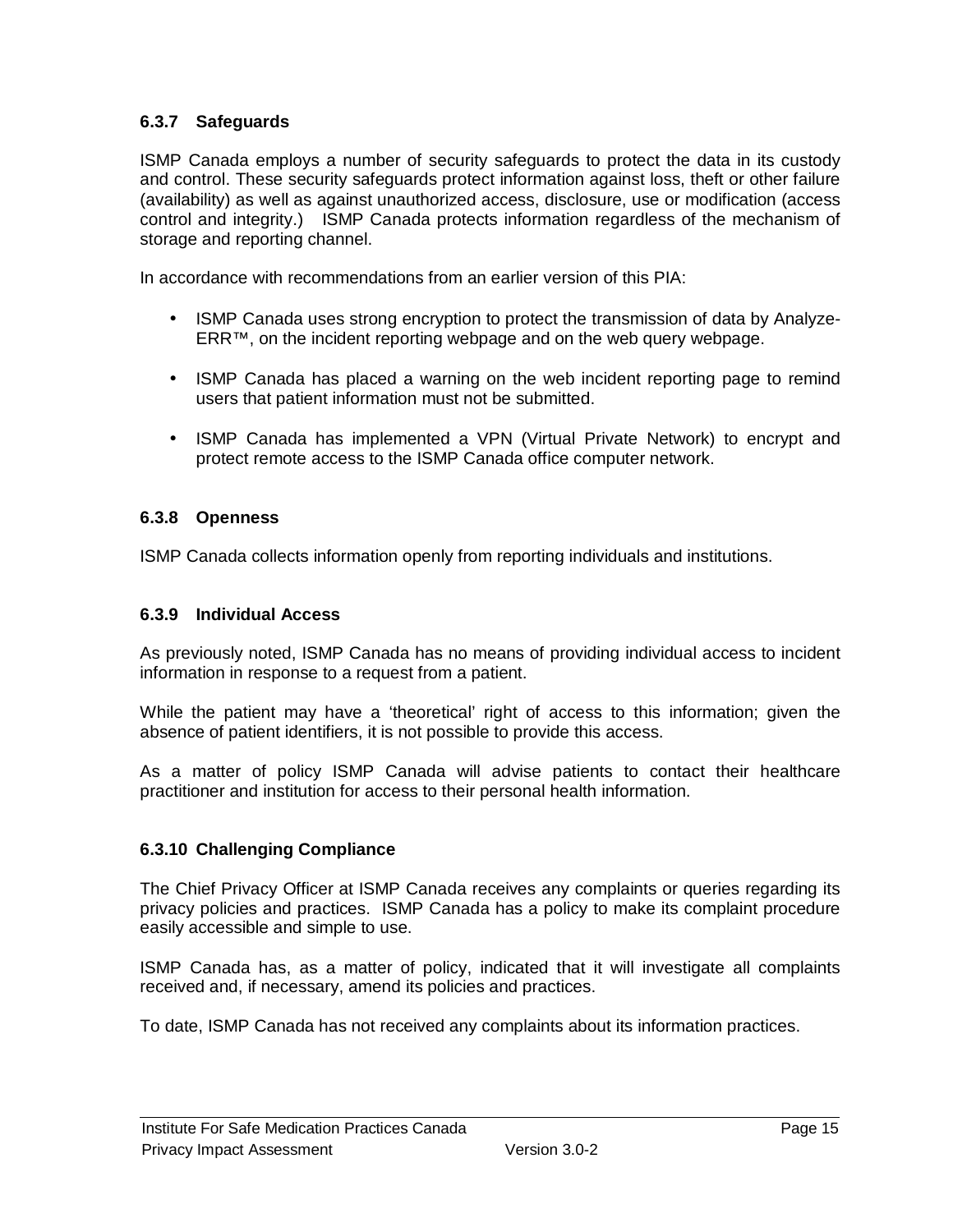# **7 APPENDIX 'A' – ANALYZE-ERR™ DATA ENTRY SCREENS**

| <b>Medication Error Details</b><br>$\overline{\mathbf{z}}$                                       | <b>Medication Error Details</b><br>図                                                |
|--------------------------------------------------------------------------------------------------|-------------------------------------------------------------------------------------|
|                                                                                                  | Record is incomplete? $\square$                                                     |
| Record is incomplete?<br>л                                                                       |                                                                                     |
| Event<br>Outcome<br>Products<br>Reporter<br>Follow Up<br>Patient<br>Analyzer                     | <b>Outcome</b><br>Products<br>Follow Up<br>Patient<br>Event<br>Reporter<br>Analyzer |
| Event<br>Submit to ISMP Canada?                                                                  | $\overline{ }$<br>Error discovered by:                                              |
| $\Box$<br>Date of Event:                                                                         | $\overline{\phantom{a}}$<br>Severity:                                               |
|                                                                                                  | $\equiv$<br>Qutcome:                                                                |
| Time of Event:<br>$\Box$                                                                         | $\overline{\phantom{a}}$                                                            |
|                                                                                                  | Intervention:                                                                       |
| $\overline{ }$<br>Type of Error:                                                                 | ⊡                                                                                   |
| Stage(s) involved:<br>Physician ordering<br>Dispensing and delivery<br>(required)                | If available, please<br>$\equiv$<br>provide relevant                                |
| Order Entry and Transcription<br>Administration                                                  | gatient information:                                                                |
| Monitoring                                                                                       | $\blacksquare$                                                                      |
| Number Of<br>Occurrences/Doses:<br>冒                                                             |                                                                                     |
| Was error perpetuated? $\Box$<br>$\mathbf{\underline{D}}$ etails:                                |                                                                                     |
|                                                                                                  |                                                                                     |
| Description/How<br>$\triangleq$<br>Discovered:                                                   |                                                                                     |
| $\overline{\phantom{a}}$                                                                         |                                                                                     |
|                                                                                                  |                                                                                     |
|                                                                                                  |                                                                                     |
| <b>⊜</b> Pint<br>$\checkmark$<br>×                                                               | <b>△</b> Print<br>$\checkmark$<br>$\pmb{\times}$                                    |
|                                                                                                  |                                                                                     |
|                                                                                                  |                                                                                     |
| <b>Medication Error Details</b><br>図                                                             | <b>Medication Error Details</b><br>区                                                |
| Record is incomplete?<br>$\Box$                                                                  | Record is incomplete? $\square$                                                     |
|                                                                                                  |                                                                                     |
| Products<br>Event<br><b>Outcome</b><br>Reporter<br>Follow Up<br>Patient<br>Analyzer<br>Product 1 | Reporter<br>Event<br><b>Outcome</b><br>Products<br>Follow Up<br>Patient<br>Analyzer |
| Product Name:<br>Lot Number:                                                                     | S1<br>Reporter.<br>Name:                                                            |
| Generic Name*<br>Adm Route:<br>⊡                                                                 |                                                                                     |
| AHFS Code:<br>$\blacksquare$<br>Strength:                                                        | Litle:                                                                              |
| Manufacturer:<br>*Type in N/A if drug is not involved                                            | Site 1<br>Site:                                                                     |
|                                                                                                  |                                                                                     |
| Product 2<br>Product Name:<br>Lot Number:                                                        |                                                                                     |
| Generic Name:<br>Adm Route:<br>$\overline{\phantom{a}}$                                          |                                                                                     |
| AHFS Code:<br>圖                                                                                  |                                                                                     |
| Strength:                                                                                        |                                                                                     |
| Manufacturer:                                                                                    |                                                                                     |
| Product 3<br>Product Name:<br>Lot Number:                                                        |                                                                                     |
|                                                                                                  |                                                                                     |
| Generic Name:<br>Adm Route:<br>$\overline{ }$                                                    |                                                                                     |
| AHFS Code:<br>◘<br>Strength:                                                                     |                                                                                     |
| Manufacturer:                                                                                    |                                                                                     |
|                                                                                                  |                                                                                     |
| <b>△</b> Pint<br>✓<br>×                                                                          | <b>△</b> Pint<br>✓<br>×                                                             |
| <b>Medication Error Details</b><br>図                                                             | <b>Medication Error Details</b><br>図                                                |
|                                                                                                  |                                                                                     |
| Record is incomplete? F                                                                          | Record is incomplete? $\square$                                                     |
| Follow Up<br>Event<br>Outcome<br>Products<br>Reporter<br>Patient<br>Analyzer                     | Patient<br>Event<br>Outcome<br>Products<br>Reporter<br>Follow Up<br>Analyzer        |
| $\blacksquare$<br>Action:                                                                        | Non-patient specific:                                                               |
| E                                                                                                | Patient No:                                                                         |
| Comments /<br>Recommendations:                                                                   | Last Name:                                                                          |
| $\overline{\mathbb{E}}$                                                                          | Eirst Name:                                                                         |
| Physician<br>$\boxed{\mathbb{R}}$                                                                |                                                                                     |
| Comments:                                                                                        | Birthdate:                                                                          |
| $\Box$                                                                                           | $\overline{\phantom{a}}$<br>Age (at time of event):                                 |
| ISMP Canada Only                                                                                 | $\blacksquare$<br>Gender:                                                           |
| E<br>Data Source:                                                                                | $\overline{\phantom{a}}$<br>Program/Service:                                        |
|                                                                                                  | $\overline{\phantom{a}}$<br>Nursing Unit:<br>$\boxed{\blacksquare}$ Type:           |
| $\overline{\phantom{a}}$<br>Region:<br>Ontario                                                   | $\overline{\phantom{a}}$<br>Diagnosis:                                              |
|                                                                                                  |                                                                                     |
|                                                                                                  |                                                                                     |
|                                                                                                  |                                                                                     |
|                                                                                                  |                                                                                     |
|                                                                                                  |                                                                                     |
| $\checkmark$<br><b>⊜</b> Pint<br>$\pmb{\times}$                                                  | $\checkmark$<br><b>€</b> Pmt<br>$\pmb{\times}$                                      |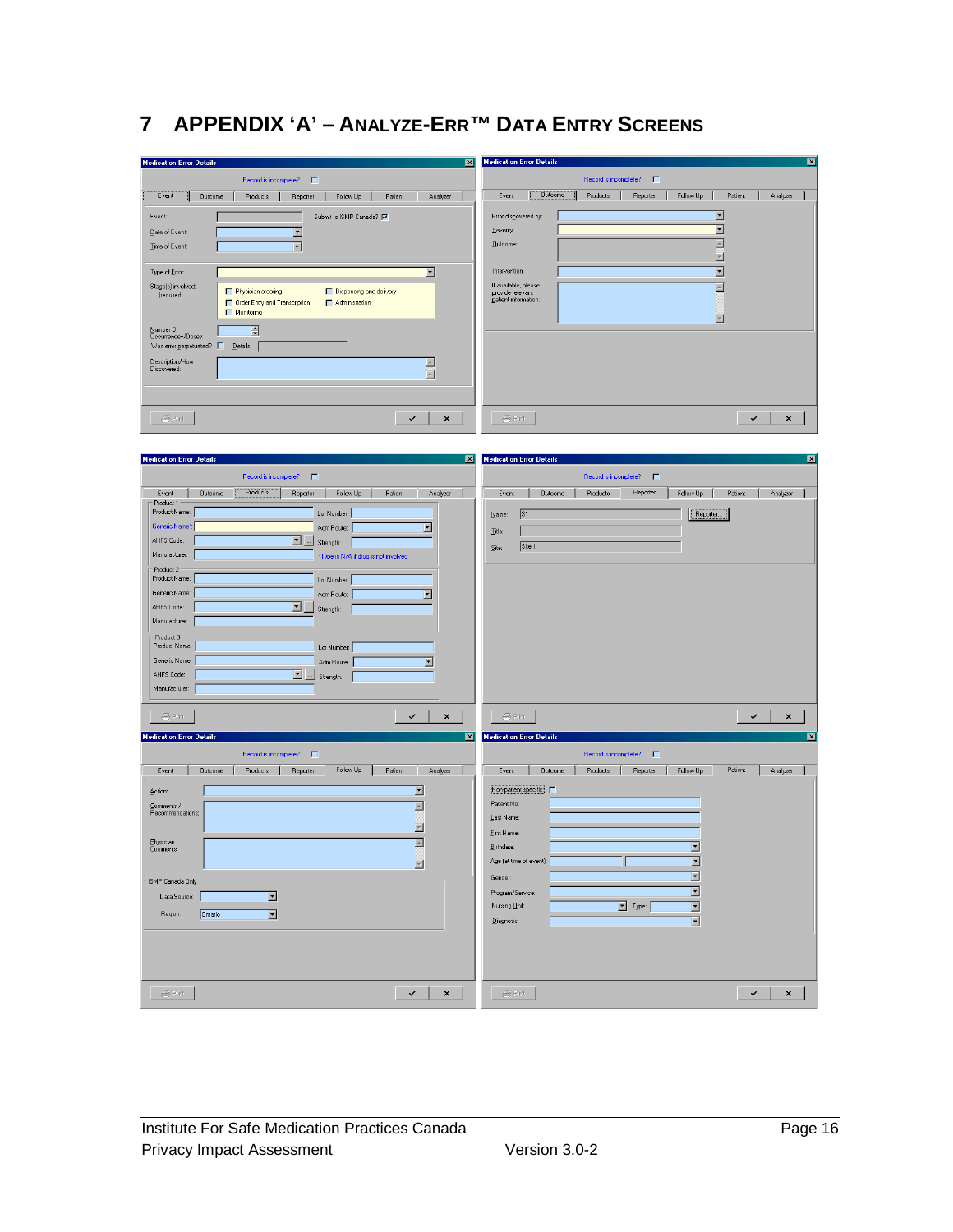# **8 APPENDIX 'B' – WEB INCIDENT REPORTING FORM**

| $\Box$ Go<br>国国合<br>Address <b>C</b> https://www.ismp-canada.org/err_report.htm<br>$A - P$<br>$\mathbf{v}$<br>$\odot$<br>Note: Error reporting requires the use of a browser that supports 128-bit encryption. INFORMATION<br>SUBMITTED WILL BE KEPT STRICTLY CONFIDENTIAL AND PROTECTED. Please do not supply patient-identifying<br>information in free-text fields.<br>Thank you for sharing information so that others can learn from the experience.<br><b>Medication Error Report Form</b><br>(Fields titled in red are required.)<br>Event<br><b>Follow Up</b><br>Patient<br>Outcome<br><b>Products</b><br>Reporter<br>cts & Services<br>t A Medication<br>Date of Event:<br>Time of Event:<br>$\overline{15}$<br><b>Event Description/ How</b><br>Discovered:<br>tions of Terms<br><b>Stages Involved:</b><br>Physician Ordering<br>Order Entry/Transcription<br>Administration<br>Dispensing/Delivery<br>$\Box$ Monitoring<br>Not Applicable<br><b>Type of Error:</b><br><b>Select</b><br>$\checkmark$<br><b>Discovered By:</b><br>×<br>Select<br>Reset Form<br>Submit Form<br>The nermission to use the Tavonomu of Medication Frans convicibited by the National Coordination Council for Medication Fran Renorting |             | E] ISMP Canada Voluntary Medication Incident and Near Miss Reporting Program - Microsoft Internet Explorer<br>File Edit View Favorites Tools Help | $Y'$ $\ell$ | $\blacktriangleright$ Search Web $\blacktriangleright$ $\Box \blacktriangleright$ $\Box$ | My Yahoo! . Mail . i Shopping . |  |
|--------------------------------------------------------------------------------------------------------------------------------------------------------------------------------------------------------------------------------------------------------------------------------------------------------------------------------------------------------------------------------------------------------------------------------------------------------------------------------------------------------------------------------------------------------------------------------------------------------------------------------------------------------------------------------------------------------------------------------------------------------------------------------------------------------------------------------------------------------------------------------------------------------------------------------------------------------------------------------------------------------------------------------------------------------------------------------------------------------------------------------------------------------------------------------------------------------------------------------|-------------|---------------------------------------------------------------------------------------------------------------------------------------------------|-------------|------------------------------------------------------------------------------------------|---------------------------------|--|
|                                                                                                                                                                                                                                                                                                                                                                                                                                                                                                                                                                                                                                                                                                                                                                                                                                                                                                                                                                                                                                                                                                                                                                                                                                |             |                                                                                                                                                   |             |                                                                                          |                                 |  |
|                                                                                                                                                                                                                                                                                                                                                                                                                                                                                                                                                                                                                                                                                                                                                                                                                                                                                                                                                                                                                                                                                                                                                                                                                                | Canada Home |                                                                                                                                                   |             |                                                                                          |                                 |  |
|                                                                                                                                                                                                                                                                                                                                                                                                                                                                                                                                                                                                                                                                                                                                                                                                                                                                                                                                                                                                                                                                                                                                                                                                                                |             |                                                                                                                                                   |             |                                                                                          |                                 |  |
|                                                                                                                                                                                                                                                                                                                                                                                                                                                                                                                                                                                                                                                                                                                                                                                                                                                                                                                                                                                                                                                                                                                                                                                                                                |             |                                                                                                                                                   |             |                                                                                          |                                 |  |
|                                                                                                                                                                                                                                                                                                                                                                                                                                                                                                                                                                                                                                                                                                                                                                                                                                                                                                                                                                                                                                                                                                                                                                                                                                |             |                                                                                                                                                   |             |                                                                                          |                                 |  |
|                                                                                                                                                                                                                                                                                                                                                                                                                                                                                                                                                                                                                                                                                                                                                                                                                                                                                                                                                                                                                                                                                                                                                                                                                                |             |                                                                                                                                                   |             |                                                                                          |                                 |  |
|                                                                                                                                                                                                                                                                                                                                                                                                                                                                                                                                                                                                                                                                                                                                                                                                                                                                                                                                                                                                                                                                                                                                                                                                                                |             |                                                                                                                                                   |             |                                                                                          |                                 |  |
|                                                                                                                                                                                                                                                                                                                                                                                                                                                                                                                                                                                                                                                                                                                                                                                                                                                                                                                                                                                                                                                                                                                                                                                                                                |             |                                                                                                                                                   |             |                                                                                          |                                 |  |
|                                                                                                                                                                                                                                                                                                                                                                                                                                                                                                                                                                                                                                                                                                                                                                                                                                                                                                                                                                                                                                                                                                                                                                                                                                |             |                                                                                                                                                   |             |                                                                                          |                                 |  |
|                                                                                                                                                                                                                                                                                                                                                                                                                                                                                                                                                                                                                                                                                                                                                                                                                                                                                                                                                                                                                                                                                                                                                                                                                                |             |                                                                                                                                                   |             |                                                                                          |                                 |  |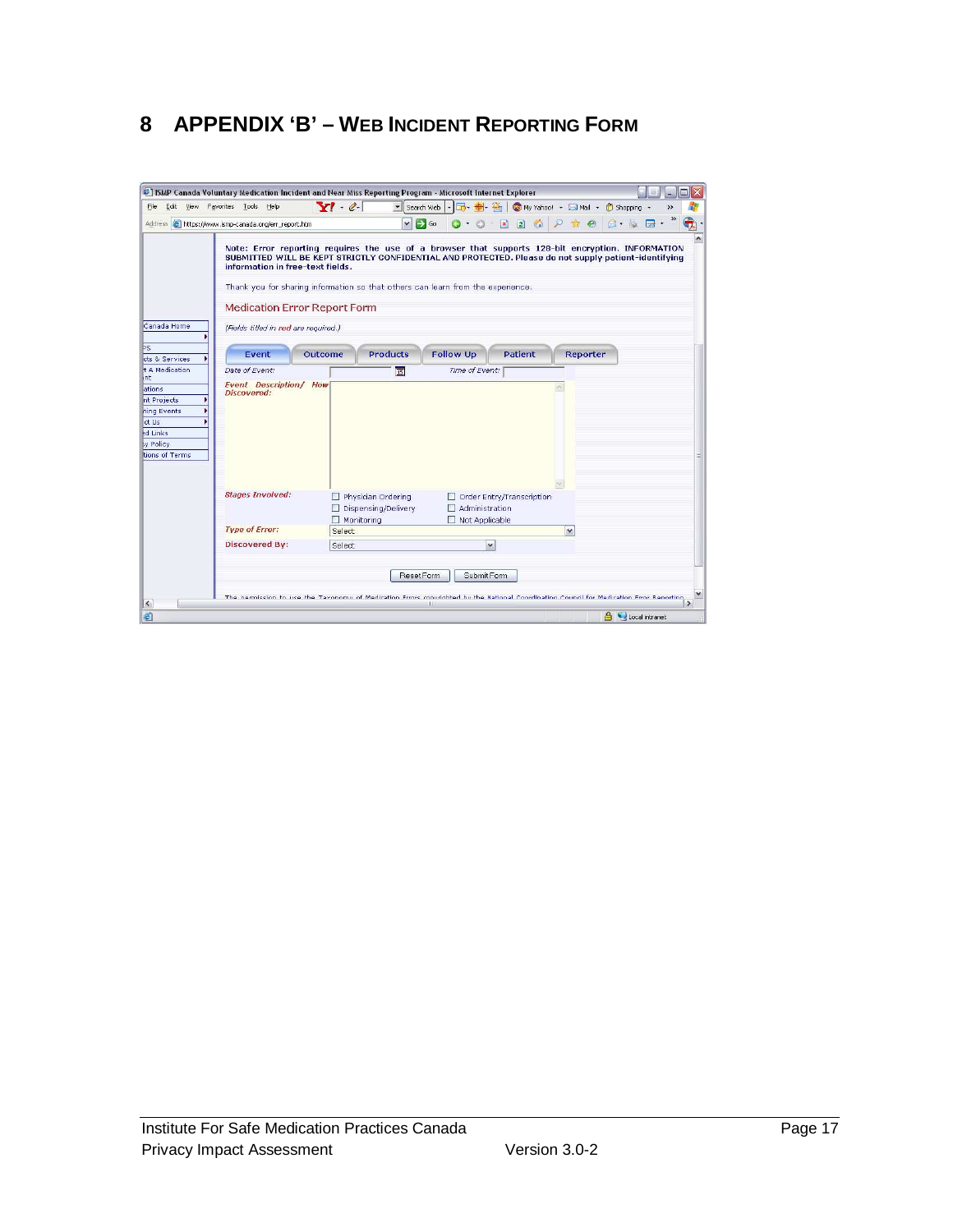|                                                                                                                                                                | E ISMP Canada Voluntary Medication Incident and Near Miss Reporting Program - Microsoft Internet Explorer (#                                                                                                                                                                                                                                                                                                                                                                                                                                                                                           | $\Box X$                                               |
|----------------------------------------------------------------------------------------------------------------------------------------------------------------|--------------------------------------------------------------------------------------------------------------------------------------------------------------------------------------------------------------------------------------------------------------------------------------------------------------------------------------------------------------------------------------------------------------------------------------------------------------------------------------------------------------------------------------------------------------------------------------------------------|--------------------------------------------------------|
| File                                                                                                                                                           | $Y^{\prime}$ $\ell$<br>Edit View Favorites Tools Help                                                                                                                                                                                                                                                                                                                                                                                                                                                                                                                                                  |                                                        |
|                                                                                                                                                                | $\vee$ $\rightarrow$ Go<br>Address <b>a</b> https://www.ismp-canada.org/err report.htm                                                                                                                                                                                                                                                                                                                                                                                                                                                                                                                 | $Q \cdot Q \cdot R$ 2 $Q \cdot P \cdot R$<br>$A - B$   |
| Canada Home<br>Þs<br>cts & Services<br><b>1 A Medication</b><br>Int.<br>ations<br>nt Projects<br>ning Events<br>ct Us<br>d Links<br>v Policy<br>tions of Terms | Note: Error reporting requires the use of a browser that supports 128-bit encryption. INFORMATION<br>SUBMITTED WILL BE KEPT STRICTLY CONFIDENTIAL AND PROTECTED. Please do not supply patient-identifying<br>information in free-text fields.<br>Thank you for sharing information so that others can learn from the experience.<br><b>Medication Error Report Form</b><br>(Fields titled in red are required.)<br><b>Products</b><br><b>Follow Up</b><br>Fvent<br>Outcome<br>Product 1<br><b>Generic Name:</b><br>Strength:<br>Route of Administration:<br>Manufacturer:<br>Lot Number:<br>Reset Form | Patient<br>Reporter<br><b>Product 2</b><br>Submit Form |
|                                                                                                                                                                |                                                                                                                                                                                                                                                                                                                                                                                                                                                                                                                                                                                                        |                                                        |
|                                                                                                                                                                | The nermission to use the Tayonomy of Medication Frrors convictited by the National Coordination Council for Medication Frror Renorting                                                                                                                                                                                                                                                                                                                                                                                                                                                                |                                                        |

| Edit View Favorites Tools<br>File                                                                                       | E] ISMP Canada Voluntary Medication Incident and Near Miss Reporting Program - Microsoft Internet Explorer<br>Help | $Y^{\prime}$ $\ell$                                                     |                 | $\blacktriangleright$ Search Web $\blacktriangleright$<br>$\Box \cdot \oplus \cdot \bigcirc$                                                                                                                                                                                                 |                                 | WWW Yahoo! - Mail - iD Shopping - | $\square$                                  |
|-------------------------------------------------------------------------------------------------------------------------|--------------------------------------------------------------------------------------------------------------------|-------------------------------------------------------------------------|-----------------|----------------------------------------------------------------------------------------------------------------------------------------------------------------------------------------------------------------------------------------------------------------------------------------------|---------------------------------|-----------------------------------|--------------------------------------------|
|                                                                                                                         | Address <b>C</b> https://www.ismp-canada.org/err_report.htm                                                        |                                                                         | $\vee$          | $\Rightarrow$ Go                                                                                                                                                                                                                                                                             | $Q$ + $Q$ + $R$ $R$ + $Q$ + $Q$ | $\mathbb{R}$                      |                                            |
| Canada Home                                                                                                             | (Fields titled in red are required.)                                                                               | information in free-text fields.<br><b>Medication Error Report Form</b> |                 | Note: Error reporting requires the use of a browser that supports 128-bit encryption. INFORMATION<br>SUBMITTED WILL BE KEPT STRICTLY CONFIDENTIAL AND PROTECTED. Please do not supply patient-identifying<br>Thank you for sharing information so that others can learn from the experience. |                                 |                                   | $\sim$                                     |
| ÞS<br>cts & Services                                                                                                    | Event                                                                                                              | Outcome                                                                 | <b>Products</b> | Follow Up                                                                                                                                                                                                                                                                                    | Patient                         | Reporter                          |                                            |
| t A Medication<br>int.<br>ations<br>nt Projects<br>ning Events<br>ct Us<br>d Links<br><b>y</b> Policy<br>tions of Terms | Action:<br>Comments/Recommendations:                                                                               |                                                                         |                 |                                                                                                                                                                                                                                                                                              |                                 |                                   |                                            |
| $\leq$<br>e   Done                                                                                                      |                                                                                                                    |                                                                         |                 | Submit Form<br>Reset Form<br>The nermiccion to use the Tavonomu of Medication Frrors convidedable the National Conrelination Council for Medication Frror Renorting                                                                                                                          |                                 |                                   | $\rightarrow$<br><b>A U</b> Local intranet |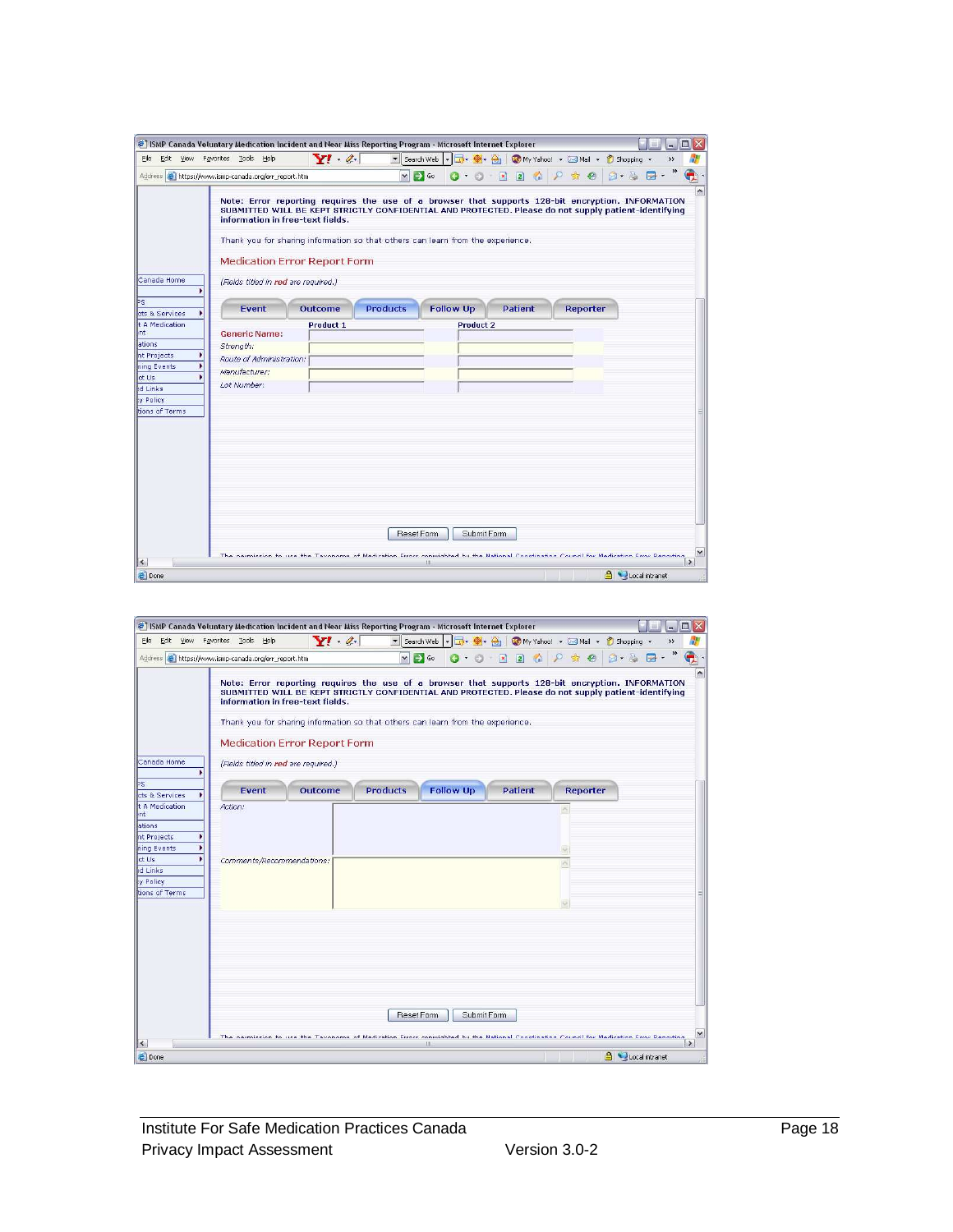|                  | Edit View Favorites Tools Help                              | Y!                                                                                                                                                                                                                                                                                           |                         | ▼ Search Web   ▼   → <del>  ■</del> • <del>●</del> • ●   ● My Yahoo! • △ Mail • ● Shopping • |             |                |          |         |           |
|------------------|-------------------------------------------------------------|----------------------------------------------------------------------------------------------------------------------------------------------------------------------------------------------------------------------------------------------------------------------------------------------|-------------------------|----------------------------------------------------------------------------------------------|-------------|----------------|----------|---------|-----------|
|                  | Address <b>C</b> https://www.ismp-canada.org/err_report.htm |                                                                                                                                                                                                                                                                                              | $\vee$ $\Rightarrow$ Go |                                                                                              |             |                |          | $A - B$ | $\bullet$ |
|                  | information in free-text fields.                            | Note: Error reporting requires the use of a browser that supports 128-bit encryption. INFORMATION<br>SUBMITTED WILL BE KEPT STRICTLY CONFIDENTIAL AND PROTECTED. Please do not supply patient-identifying<br>Thank you for sharing information so that others can learn from the experience. |                         |                                                                                              |             |                |          |         |           |
|                  |                                                             | <b>Medication Error Report Form</b>                                                                                                                                                                                                                                                          |                         |                                                                                              |             |                |          |         |           |
| Canada Home      | (Fields titled in red are required.)                        |                                                                                                                                                                                                                                                                                              |                         |                                                                                              |             |                |          |         |           |
| cts & Services   | Fvent                                                       | Outcome                                                                                                                                                                                                                                                                                      | <b>Products</b>         | <b>Follow Up</b>                                                                             |             | <b>Patient</b> | Reporter |         |           |
| t A Medication   | Non-Patient Specific:                                       | Non-identifying Patient Information:<br>Г                                                                                                                                                                                                                                                    |                         |                                                                                              |             |                |          |         |           |
| ations           | Age (years):                                                |                                                                                                                                                                                                                                                                                              |                         |                                                                                              |             |                |          |         |           |
| nt Projects      | Gender:                                                     | Male<br>r                                                                                                                                                                                                                                                                                    |                         |                                                                                              |             |                |          |         |           |
| ning Events      |                                                             | $C$ Female                                                                                                                                                                                                                                                                                   |                         |                                                                                              |             |                |          |         |           |
| ct Us<br>d Links |                                                             | C Unknown                                                                                                                                                                                                                                                                                    |                         |                                                                                              |             |                |          |         |           |
| ty Policy        | <b>Nursing Unit Type: Select</b>                            | $\checkmark$                                                                                                                                                                                                                                                                                 |                         |                                                                                              |             |                |          |         |           |
| tions of Terms   |                                                             |                                                                                                                                                                                                                                                                                              |                         |                                                                                              |             |                |          |         |           |
|                  |                                                             |                                                                                                                                                                                                                                                                                              |                         |                                                                                              |             |                |          |         |           |
|                  |                                                             |                                                                                                                                                                                                                                                                                              |                         |                                                                                              |             |                |          |         |           |
|                  |                                                             |                                                                                                                                                                                                                                                                                              |                         |                                                                                              |             |                |          |         |           |
|                  |                                                             |                                                                                                                                                                                                                                                                                              |                         |                                                                                              |             |                |          |         |           |
|                  |                                                             |                                                                                                                                                                                                                                                                                              |                         |                                                                                              |             |                |          |         |           |
|                  |                                                             |                                                                                                                                                                                                                                                                                              |                         |                                                                                              |             |                |          |         |           |
|                  |                                                             |                                                                                                                                                                                                                                                                                              |                         |                                                                                              |             |                |          |         |           |
|                  |                                                             |                                                                                                                                                                                                                                                                                              | Reset Form              |                                                                                              | Submit Form |                |          |         |           |
|                  |                                                             |                                                                                                                                                                                                                                                                                              |                         |                                                                                              |             |                |          |         |           |
|                  |                                                             | The nermiccion to use the Tavonomu of Medication Frrors convicibited by the National Coordination Council for Medication Frror Renorting                                                                                                                                                     |                         |                                                                                              |             |                |          |         |           |

|                                                                                                 |                                                                       |                                                                         |                 | [6] ISMP Canada Voluntary Medication Incident and Near Miss Reporting Program - Microsoft Internet Explorer |                         |                                                                                                                                                                                                           | □                       |
|-------------------------------------------------------------------------------------------------|-----------------------------------------------------------------------|-------------------------------------------------------------------------|-----------------|-------------------------------------------------------------------------------------------------------------|-------------------------|-----------------------------------------------------------------------------------------------------------------------------------------------------------------------------------------------------------|-------------------------|
| File                                                                                            | Edit View Favorites Tools<br>Help                                     | $Y' \cdot \mathscr{C}$                                                  |                 |                                                                                                             |                         | ▼ Search Web   ▼   → <del>  ■</del> • <del>●</del> • ●   ● My Yahoo! • △ Mail • ● Shopping •                                                                                                              | $\rightarrow$           |
|                                                                                                 | Address <b>C</b> https://www.ismp-canada.org/err_report.htm           |                                                                         |                 | $\vee$ $\rightarrow$ Go                                                                                     | $Q \cdot Q =  A $ 2 $Q$ |                                                                                                                                                                                                           | $\bigcirc$ . $\bigcirc$ |
| Canada Home                                                                                     | (Fields titled in red are required.)                                  | information in free-text fields.<br><b>Medication Error Report Form</b> |                 | Thank you for sharing information so that others can learn from the experience.                             |                         | Note: Error reporting requires the use of a browser that supports 128-bit encryption. INFORMATION<br>SUBMITTED WILL BE KEPT STRICTLY CONFIDENTIAL AND PROTECTED. Please do not supply patient-identifying |                         |
|                                                                                                 |                                                                       |                                                                         |                 |                                                                                                             |                         |                                                                                                                                                                                                           |                         |
| cts & Services                                                                                  | Fvent                                                                 | Outcome                                                                 | <b>Products</b> | <b>Follow Up</b>                                                                                            | Patient                 | Reporter                                                                                                                                                                                                  |                         |
| Int.<br>ations<br>nt Projects<br>ning Events<br>ct Us<br>d Links<br>by Policy<br>tions of Terms | Name:<br>Institution:<br>City:<br>Province:<br>Postal Code:<br>email: | I may be contacted for more information/clarification: $\square$        | Select          | $\checkmark$                                                                                                |                         |                                                                                                                                                                                                           |                         |
|                                                                                                 |                                                                       |                                                                         |                 | <b>ResetForm</b><br>Submit Form<br>ш                                                                        |                         | The nermiccion to use the Tavonomu of Medication Frrors convinibled by the National Coordination Council for Medication From Renorting                                                                    | $\rightarrow$           |
|                                                                                                 |                                                                       |                                                                         |                 |                                                                                                             |                         |                                                                                                                                                                                                           |                         |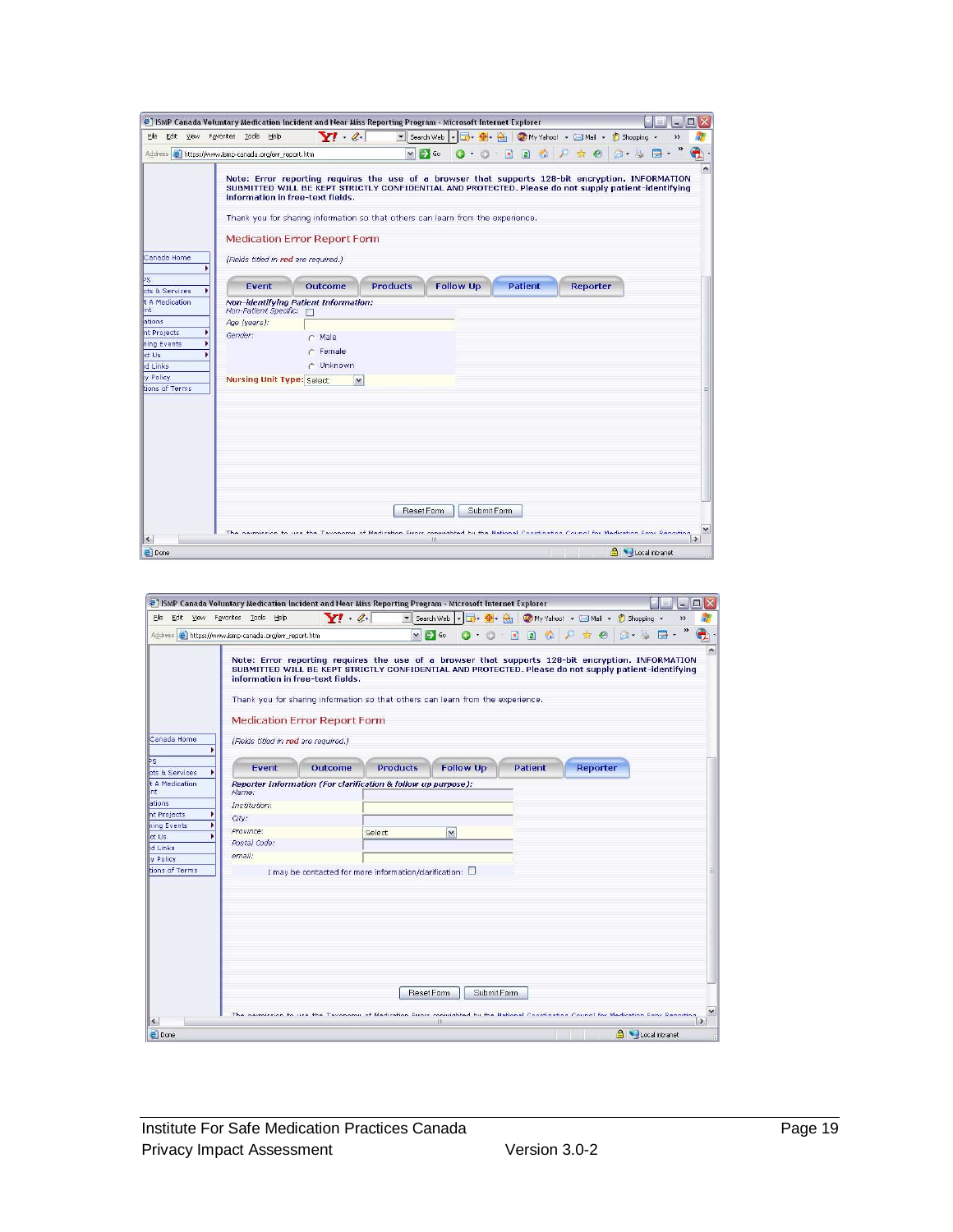# **9 APPENDIX 'C' – WEB-BASED QUERY SUBMISSION SCREEN**

| <b>#15MP Canada Event Finder - Microsoft Internet Explorer</b><br>File Edit View Favorites Tools Help |                                    | $\mathbf{V}$ $\ell$                                                                                                                   | $\mathbf{v}$ Search Web $\mathbf{v}$ | 日.                         | $\square$ $\times$<br>Mail + Mail +<br>$\rightarrow$                            |
|-------------------------------------------------------------------------------------------------------|------------------------------------|---------------------------------------------------------------------------------------------------------------------------------------|--------------------------------------|----------------------------|---------------------------------------------------------------------------------|
| Address et https://www.ismp-canada.org/analyze-err/aefinder.php                                       |                                    |                                                                                                                                       | $\Rightarrow$ Go<br>$\vert$ $\vert$  |                            |                                                                                 |
|                                                                                                       |                                    | te for Safe Medication Practices Canada<br>A Key Partner in the Canadian Medication Incident Reporting and Prevention System (CMIRPS) |                                      |                            |                                                                                 |
|                                                                                                       |                                    |                                                                                                                                       | Link to ISMP                         | Feedback                   | Search:                                                                         |
| <b>ISMP Canada Home</b>                                                                               |                                    |                                                                                                                                       | <b>Event Finder</b>                  |                            |                                                                                 |
| <b>Event Finder</b><br><b>Event Statistics</b>                                                        |                                    | Search Limitations on Adverse Drug Events                                                                                             |                                      |                            |                                                                                 |
| Root Cause Analyzer<br>Change Password                                                                |                                    | From date: Year v   Month v   To date: Year v   Month v  <br>All record types                                                         | O Patient specific                   |                            | From time: $00:00 \times T$ o time:<br>$24:00 \times$<br>O Non-patient specific |
| Log out                                                                                               | Stages:                            | $\Box$ 1 Physician ordering $\Box$ 2 Order entry & transcription<br>$\Box$ 4 Administration<br>◉ Match at least one stage             | $\Box$ 5 Monitoring                  | O Match all checked stages | 3 Dispensing & delivery<br>$\Box$ 6 N/A                                         |
|                                                                                                       | Type of Error: All                 |                                                                                                                                       |                                      |                            |                                                                                 |
|                                                                                                       |                                    | Severity: No error                                                                                                                    | Error, No harm                       | Error, Harm                | Error, Death                                                                    |
|                                                                                                       | Problem issues: All                |                                                                                                                                       | $\checkmark$                         |                            |                                                                                 |
|                                                                                                       | Drug name:                         |                                                                                                                                       |                                      |                            | May enter a partial description for the Drug Name, and AHFS fields.             |
|                                                                                                       | AHFS code:                         |                                                                                                                                       |                                      |                            |                                                                                 |
|                                                                                                       |                                    | Description contains the following word:                                                                                              |                                      |                            |                                                                                 |
|                                                                                                       |                                    | All Records C Search Own Records only                                                                                                 |                                      |                            |                                                                                 |
|                                                                                                       | Clear Form                         |                                                                                                                                       |                                      |                            | View Matching Events                                                            |
|                                                                                                       |                                    |                                                                                                                                       |                                      |                            |                                                                                 |
|                                                                                                       | Copyright @ 2000-2004 ISMP Canada. |                                                                                                                                       |                                      |                            |                                                                                 |